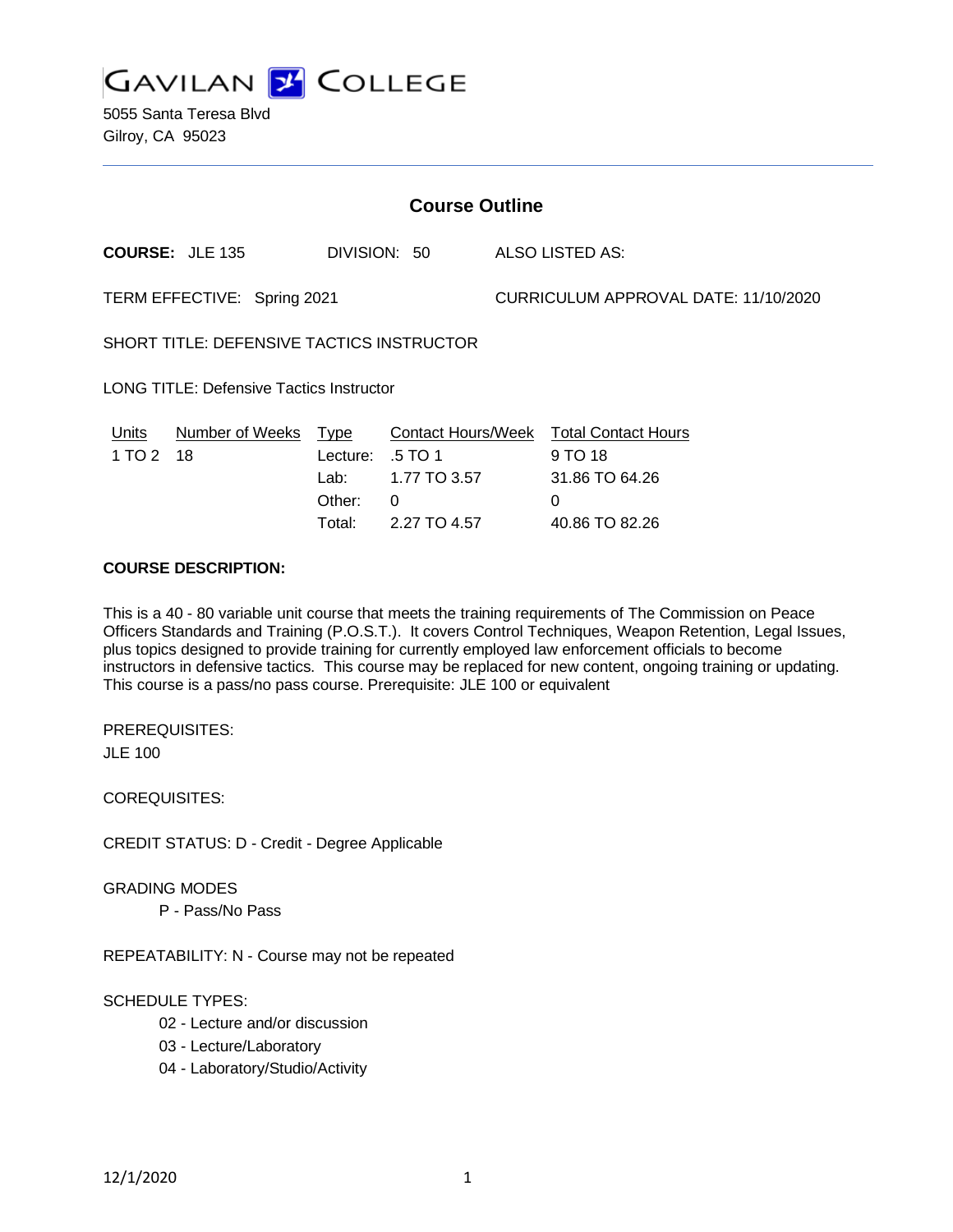### **STUDENT LEARNING OUTCOMES:**

By the end of this course, a student should:

1. Demonstrate proper safety procedures in use of force, defensive tactics, arrest and control techniques and verbal communication.

2. Demonstrate proper procedures for handcuffing, search techniques, control holds, takedowns and deescalation techniques dealing with resistance from a suspect.

3. Review department's Use of Force policies, and state and federal laws for Use of Force.

4. Review proper teaching techniques and methodology to improve skills in developing lesson plans, course outlines, evaluation procedures and record keeping system. Administer a quiz you have developed regarding these skills.

### **CONTENT, STUDENT PERFORMANCE OBJECTIVES, OUT-OF-CLASS ASSIGNMENTS**

Curriculum Approval Date: 11/10/2020

### LECTURE CONTENT:

- I. Introduction/Registration (.5 hour)
- A. Registration
- B. Introduction of instructors
- C. Outline of course
- 1. Course objectives
- 2. Completion requirements
- D. Distribution of course binder and other material
- II. Introduction to Arrest Control Tactics (1-2 hours)
- A. Roles, responsibilities, and liabilities of the defensive tactics instructor
- 1. Defensive tactics instructor development and preparation
- 2. Training rationale
- B. Facility Management
- 1. Equipment and supply management
- 2. Budgeting and purchasing
- 3. Inspection and repair of equipment and facility
- C. Expectation of student conduct
- 1. Student conduct/respect/ego
- 2. Work as a team
- 3. Know your limitations
- 4. Training speeds
- 5. Notify instructor of pre-existing injuries
- 6. Notification of injuries
- 7. Properly warm up/stretching/cool down
- D. Safety (1082(13))
- 1. General safety protocols
- 2. Protective equipment
- 3. First aid
- E. Physical fitness
- 1. Physical disablers
- 2. Prevention of disablers
- 3. Self-evaluation of fitness level

12/1/2020 2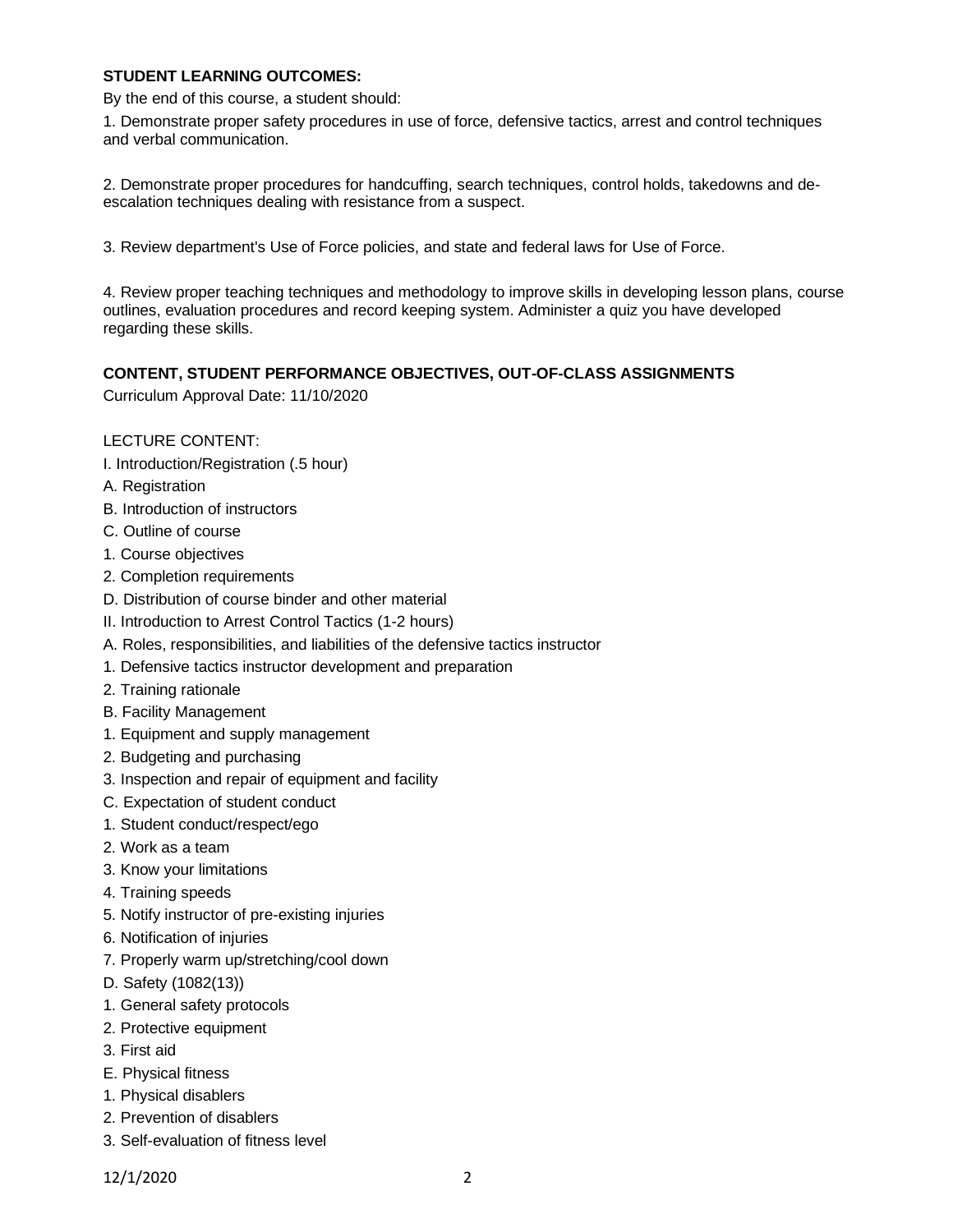- 4. General health
- 5. Weight control
- F. Injury Prevention (1082(4))
- 1. Ask students about pre-existing injuries, and make appropriate accommodations
- 2. Emphasize the importance of proper warm up, stretching, and cool down
- 3. Recognize personal limitations and those of your partner
- 4. Be mindful of fatigue
- 5. Hydrate appropriately, beginning the day before
- 6. Ensure students have appropriate safety gear and know how to use properly
- 7. Ensure students have appropriate clothing
- III. Legal issues (1082(11) (1-2 hours)
- A. Moral and legal aspects
- 1. Civil rights
- 2. Civil action and case law
- B. Deadly force
- 1. Legal aspects
- 2. Moral aspects
- C. Civil liability
- 1. State
- 2. Federal
- D. Vicarious liability
- 1. Direct liability
- 2. Indirect liability
- IV. Officer Survival Concepts (1-2 hours)
- A. Factors relating to officer involved shootings
- 1. Inadequate mental preparation
- 2. Failure to communicate
- 3. Loss of control of situation and/or suspect
- 4. Improper use of defensive equipment and techniques
- 5. Tactical errors
- 6. Lack of contingency planning
- 7. Poor physical conditioning
- 8. Overconfidence
- 9. Insufficient will to live
- B. Survival techniques
- 1. Analyze situation
- 2. Recognize limitations and await assistance
- 3. Use assistance effectively
- 4. Use proper communication to coordinate operation
- 5. Use proper defensive tactics
- 6. Pre-plan contingency options
- 7. Exhibit personal discipline and self-confidence
- 8. Always use current knowledge of training and equipment
- V. Warm up and stretching (.5 hour)
- A. Warm ups Circuit training exercises to warm up muscles
- B. Stretching exercises to include all major muscle groups
- VI. Falls and rolls Body Physics & Dynamics (1082(1)) (2-4 hours)
- A. Falls and rolls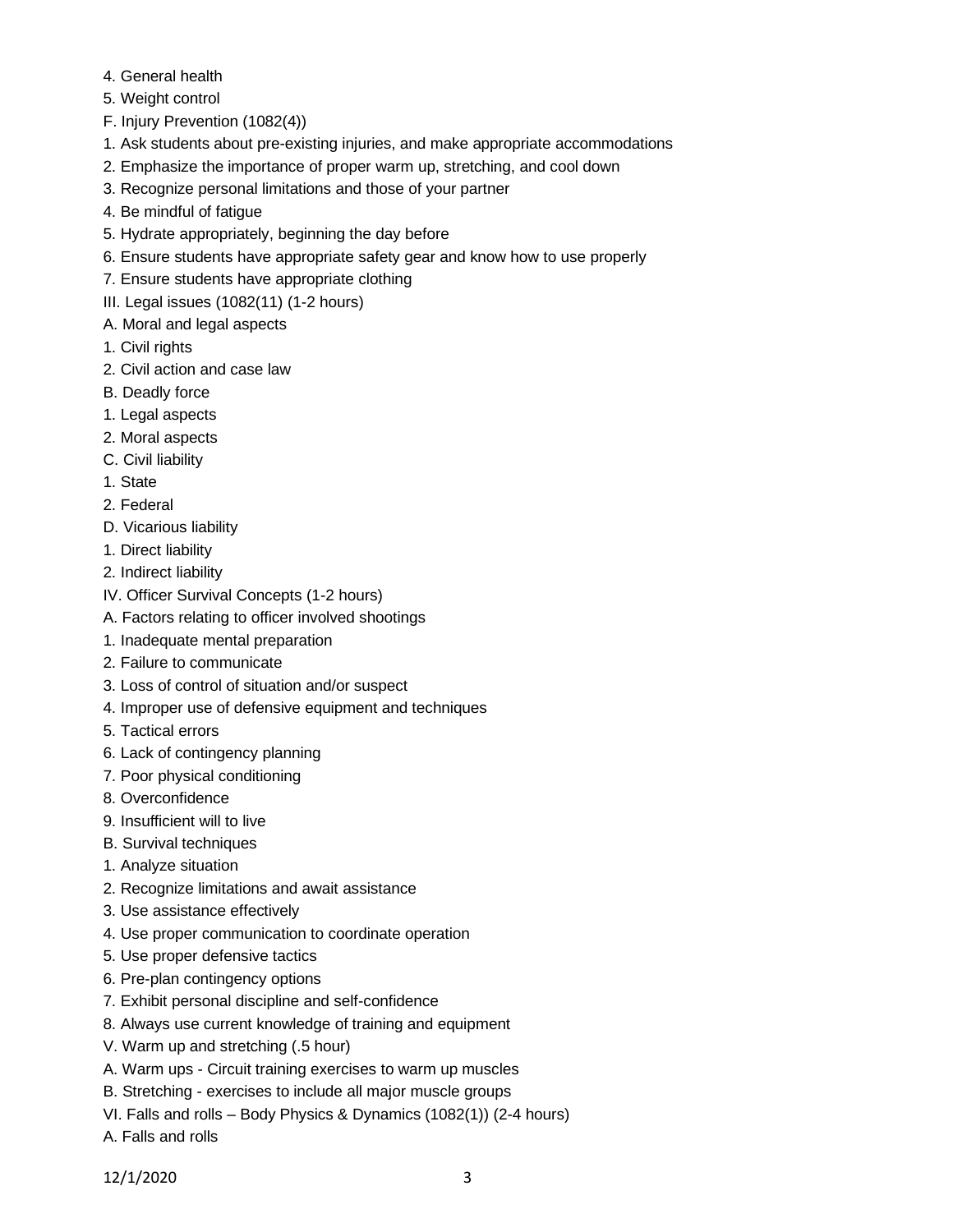- 1. Forward roll
- 2. Back roll
- 3. Front fall
- 4. Back fall
- 5. Side fall
- 6. Up down drill
- VII. Stances, movement and positioning (2-4 hours)
- A. Positions and Stances
- 1. Position of interview (POI)
- 2. Position of advantage (POA)
- 3. Proper positioning relation to reaction time
- B. Movements
- 1. Forward shuffle
- 2. Rear shuffle
- 3. Shuffle left
- 4. Shuffle right
- 5. Step off line quarter turn (side step pivot)
- 6. Quick step back
- 7. Triangulation step left
- 8. Triangulation step right
- C. Rules of contacting a subject
- 1. Distance
- 2. Balance
- 3. Awareness
- D. Movement drills
- 1. Shuffle up to partner and back
- 2. Enter into position of advantage by using various movements
- 3. One partner attacks other partner. Partner steps off centerline and pivots out of the way.
- 4. Two attackers
- 5. Tapping partner on top of the head

VIII. Personal body weapons (PBWs) – Weaponless Defense (1082(8)) (2-4 hours)

- A. Body movement
- 1. Forward
- 2. Backward
- 3. Sideways
- B. Parry techniques
- 1. Jab
- 2. Cross
- 3. Roundhouse
- 4. Uppercut
- C. Jamming techniques
- 1. Punches
- 2. Kicks
- 3. Weapons
- D. Considerations when using personal body weapons (PBW)
- 1. To neutralize an attack and to gain control
- 2. To be used at the appropriate level of force
- 3. Target and non-target areas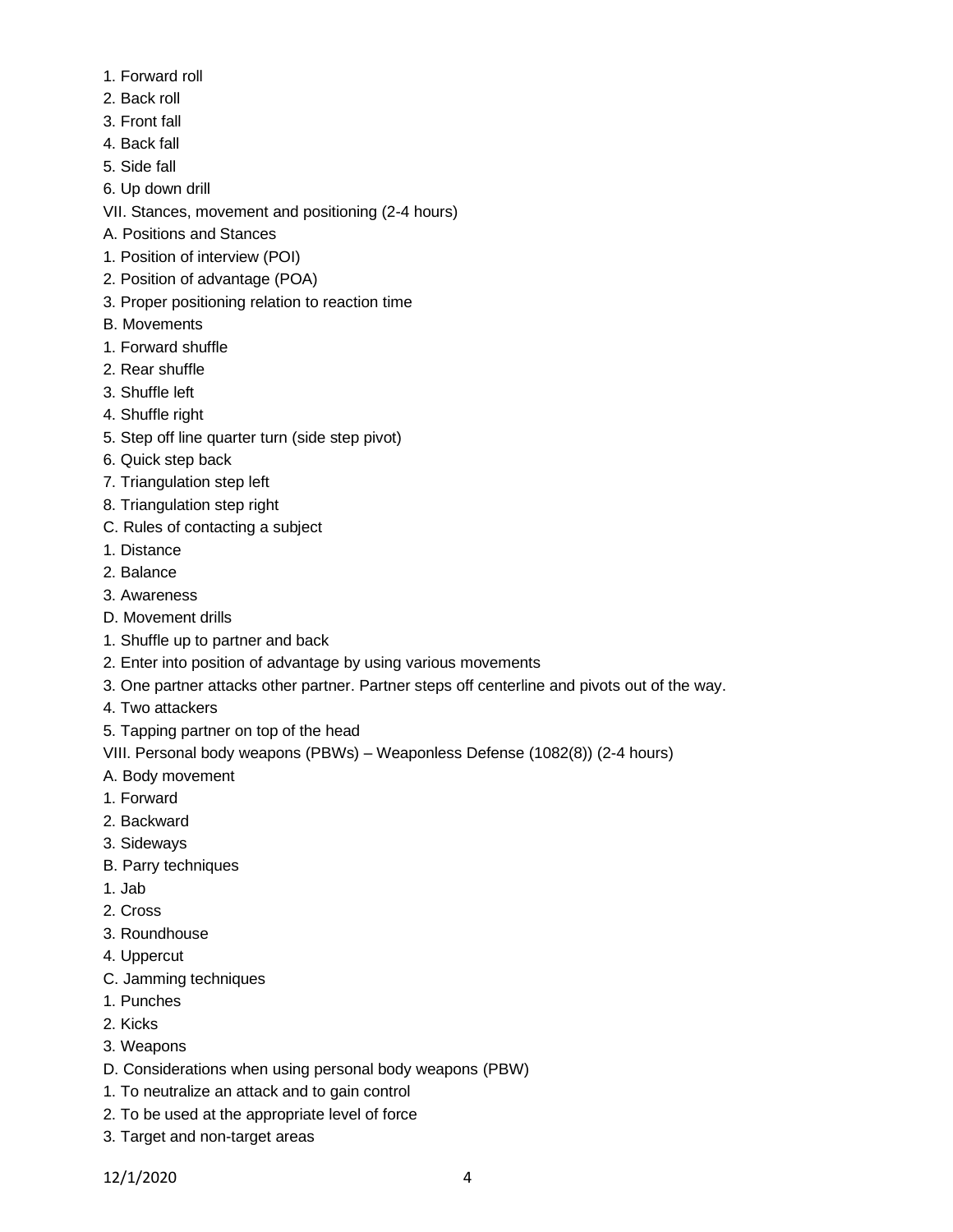- E. Personal body weapons (both hands and/or feet)
- 1. Palm heels (heel of palms)
- 2. Hammer fist
- 3. Elbow (diagonal)
- 4. Knees (low)
- 5. Thigh kick (low round kick)
- 6. Shin Kick
- F. Training drills
- 1. Each technique will be performed in the air
- 2. Each technique will be performed on a striking bag
- IX. Impact weapons (straight stick) (1-2 hours)

# Review of nomenclature

- 1. Straight stick
- A. Targeting areas
- 1. Arms
- 2. Legs
- 3. Body
- 4. Areas to Avoid: Head, Spine, Groin, Heart, Kidneys, etc.
- B. Drawing of the baton
- 1. Straight stick
- C. Ready positions
- 1. One hand
- 2. Two hands
- 3. Port arms
- D. Strikes (while giving commands)
- 1. Forward & reverse strikes (one and two handed)
- 2. Jab strikes
- 3. Diagonal strikes
- 4. Rake strike
- I. Warm up and stretching (.5 hour)
- II. Review (.5 hour)
- A. Stances, movement, positioning and PBW
- B. Rolls and falls
- III. Ground defense-detached (1-3 hours)
- A. Back fall to defensive position
- 1. Proper back fall technique
- 2. Proper defensive position
- B. Getting off the ground
- 1. Create space as needed
- 2. Getting up forward
- 3. Getting up backwards
- C. Kicking techniques from ground
- 1. Front kick
- 2. Side Kick
- 3. Target areas on Suspect
- D. Fighting from one knee on ground
- 1. Fighting up to one knee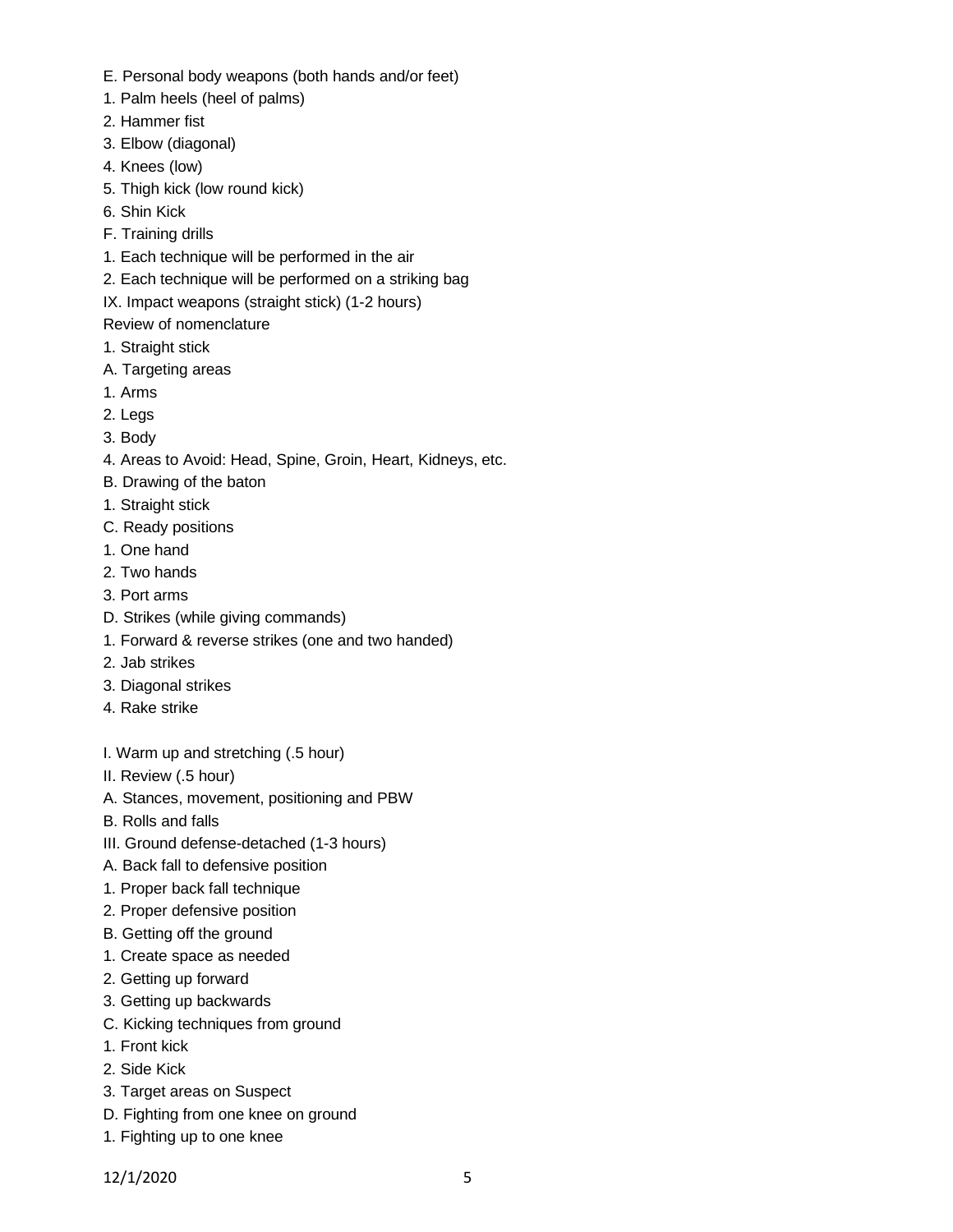- 2. Fighting while on one knee
- E. Training drills from the ground with striking bag.
- 1. Students will participate in drills working the above listed skills
- IV. Physical Control Techniques and Takedowns (introduction) (1082(2)) (2 hours)
- A. Physical control techniques from POA
- 1. Twist-lock (top, bottom and both hands)
- 2. Arm bar
- 3. Elbow push over to arm bar to prone control
- 4. Rear wrist lock
- 5. Inverted rear wrist lock
- 6. Side wrist lock
- 7. Elongated rear wrist lock
- 8. Palm up twist lock

B. Physical control flow drills – Students will participate in exercises involving the above listed physical control techniques

- C. Arm bar takedown
- V. Adult learning concepts/Teacher development (1082(10)) (2-4 hours)
- A. Adult learning concepts

1. Adults tend to be: Autonomous & self-directed; Goal Oriented; Relevancy Oriented; Practical & Problem solvers; Rely on

accumulation of life experiences & knowledge; In need of being shown respect

- B. Learning styles
- 1. Audio
- 2. Visual
- 3. Kinesthetic
- C. Course development
- 1. Academy
- 2. In-service
- D. How to write an Expanded Course Outline (ECO)
- 1. Hourly Distribution
- 2. Expanded outline
- 3. Safety Policy
- 4. Outline exercise to be completed by students
- E. Written description of techniques
- 1. Students will develop & write a lesson plan describing one of the arrest control techniques learned earlier
- in the course
- F. Course completion and required documentation
- 1. Academy
- 2. In-service
- 3. Injuries
- G. Performance Evaluation Techniques (to be covered with each technique taught) (1082(12))
- 1. Do's & Don'ts
- 2. Academy vs In-service
- 3. Documentation & Notification
- VI. Impact weapons (straight stick) (1-2 hours)
- A. Review Day 1
- B. Blocks & parries
- 1. High blocks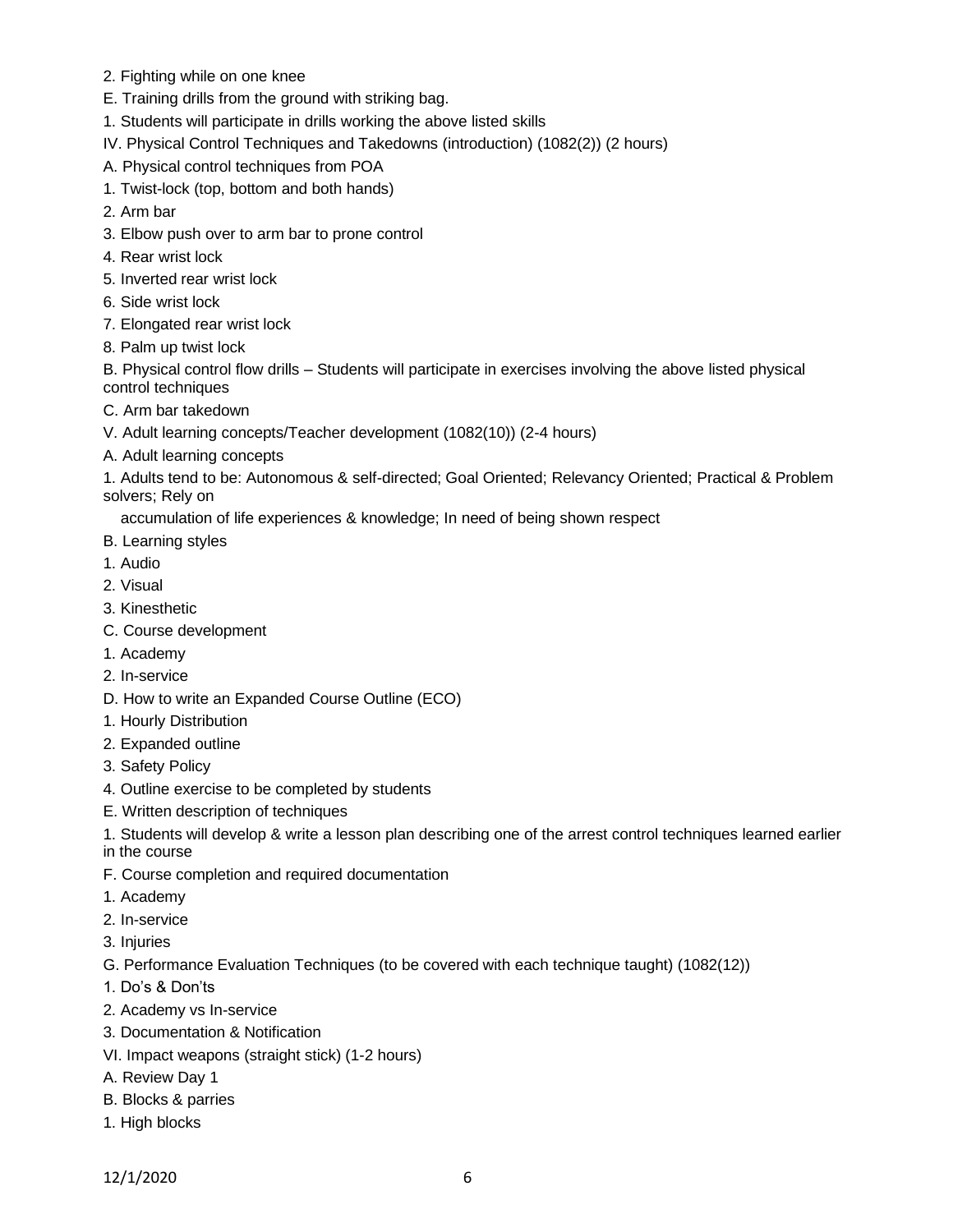- 2. Low blocks
- C. Weapon retention
- 1. Circle in
- 2. Circle out
- 3. Figure 8
- D. Weapon holstering

# Day Three

- I. Warm up and stretching (.5 hour)
- II. Review (.5 hour)
- A. Stances, movement, positioning and PBWs
- B. Falls and rolls
- C. Ground defense-detached
- D. Baton (straight stick)
- III. Takedown prevention (1-2 hour)
- IV. Physical Control Techniques and Takedowns (introduction and review) (1-3 hours)
- A. Physical control techniques (review)
- 1. Twist-lock (top, bottom and both hands)
- 2. Rear wrist lock
- 3. Inverted rear wrist lock
- 4. Side wrist lock
- 5. Elongated rear wrist lock
- 6. Rear wrist lock
- 7. Palm up twist lock
- B. Physical control flow drills Students will participate in exercises involving the above listed physical control techniques
- C. Takedowns (introduction)
- 1. Arm bar takedown
- 2. Twist-lock takedown to the rear
- 3. Elbow push over to prone control
- 4. Figure four takedown
- 5. Twist-lock takedown to the rear
- 6. Single leg sweep to the rear
- I. Warm up and stretching (.5 hour)
- II. Review (.5 hour)
- A. Stances, movement, positioning and (PBWs)
- B. Falls and rolls
- C. Ground defense-detached
- D. Takedown prevention
- E. Physical control and takedowns
- F. Baton (straight stick)
- III. Ground defense-attached (1-2 hour)
- A. Escape
- 1. Suspect on officer's chest choking
- 2. Suspect on officer's chest punching
- 3. Suspect on officer's back choking
- 4. Officer on side-press escape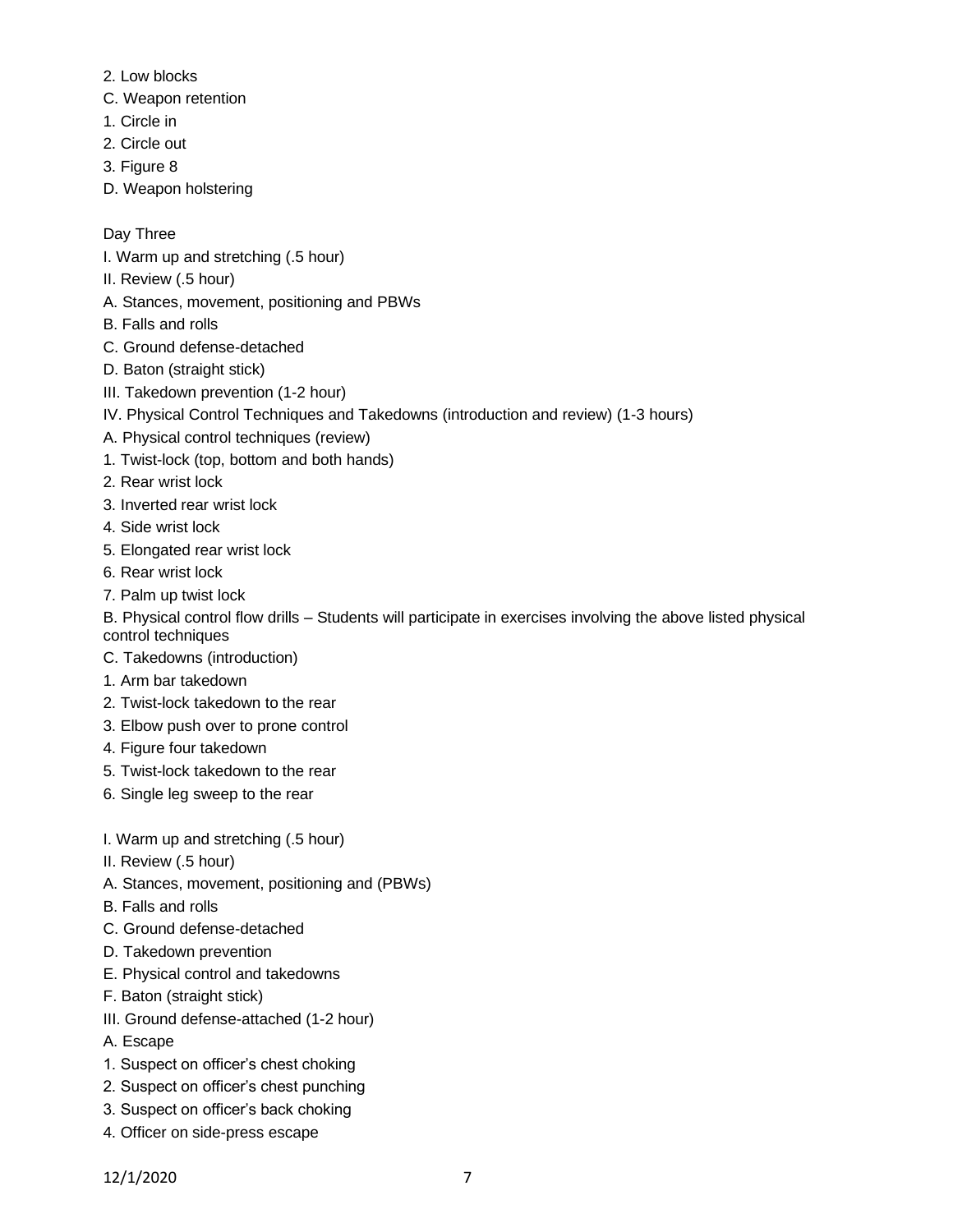- 5. Head lock on ground
- IV. Handcuffing (Introduction) (2-4 hours)
- A. Purpose of handcuffs
- 1. Only serves as a temporary restraint
- 2. Does not guarantee safety
- B. Handcuffing procedures
- 1. Legal issues
- 2. Policy issues
- C. Handcuff nomenclature
- 1. Single bar
- 2. Double bar
- 3. Chain or hinge
- 4. Pawl or teeth
- 5. Double lock feature
- D. Removal of handcuffs
- 1. Suspect positioning
- 2. Officer positioning
- 3. Safety concerns
- E. Handcuffing techniques
- 1. Standing (compliant) Top hand twist lock control
- 2. Standing (non-compliant) Inverted rear wrist lock control
- 3. Kneeling Top hand twist lock control
- 4. Felony prone
- F. Handcuffing multiple suspects (Prisoner Restraint) (1082(5))
- 1. Equipment issues
- 2. Safety concerns
- G. Team handcuffing (Prisoner Restraint) (1082(5))
- 1. Standing top hand control
- 2. Standing inverted rear wrist lock and top hand control
- V. Searching (Introduction) (1082(6)) (1-2 hours)
- A. Type of Search
- 1. Visual
- 2. Cursory
- 3. Arrest
- 4. High risk
- B. Elements of an effective search
- C. Searching techniques
- 1. Top hand twist lock search
- 2. Finger interlaced behind back
- 3. In-custody search (standing and prone)
- D. Searching exercises
- I. Warm up and stretching (.5 hour)
- II. Review (.5 hour)
- A. Stances, movement, positioning and (PBWs)
- B. Falls and rolls
- C. Ground defense-detached
- D. Ground defense-attached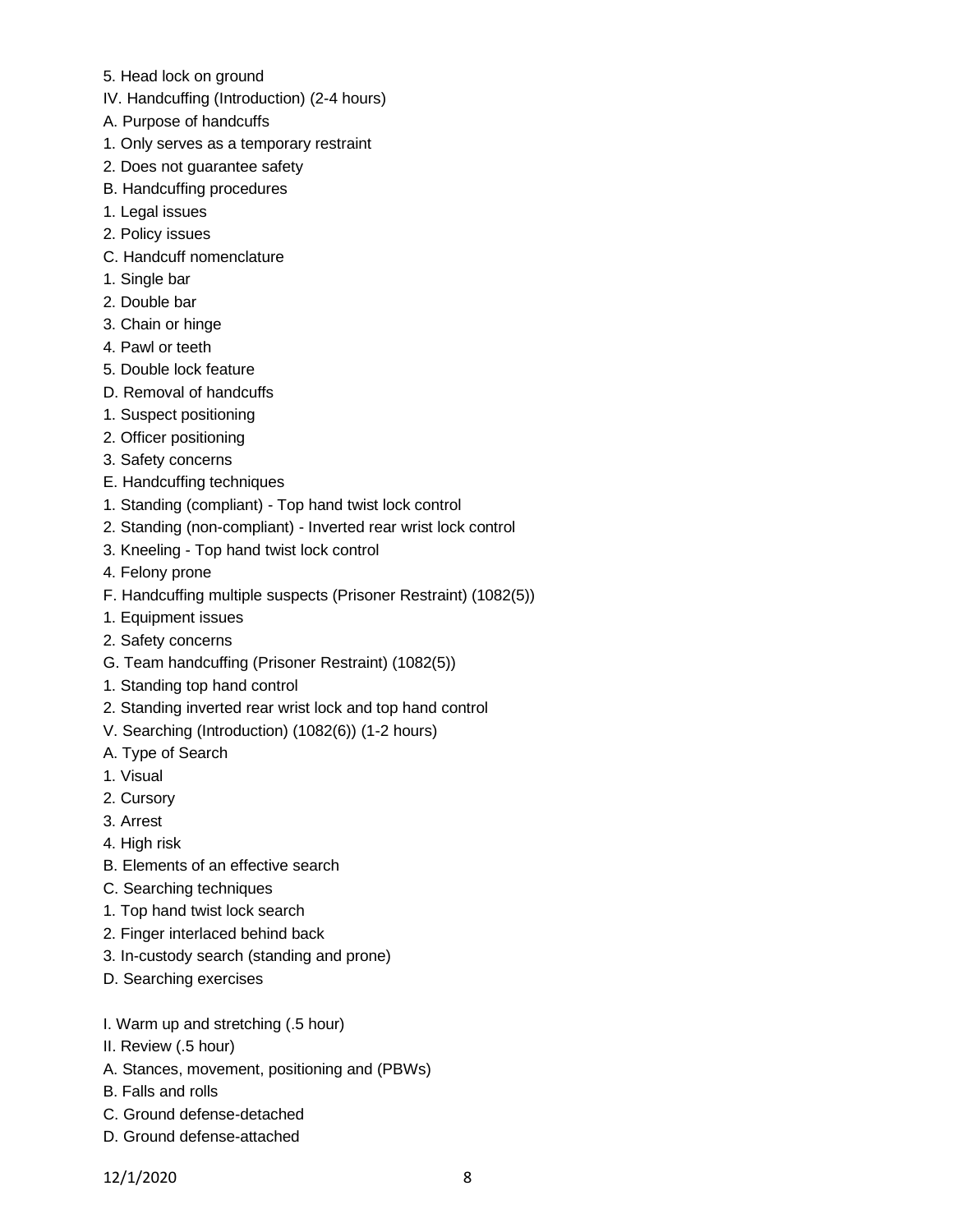- E. Takedown prevention
- F. Physical control and takedowns
- G. Handcuffing
- H. Searching

I. Baton (straight stick) (1-2 hour)

- III. Weapon retention and hand gun takeaways (1082(9)) (2-4 hours)
- A. Factors related to loss of officer's weapon
- 1. Many officers are killed with their own weapon.
- 2. Maintaining improper distance and positioning from subject(s)
- 3. Improper maintenance and/or design of holster
- 4. Lack of awareness of surroundings
- 5. Lack of familiarization of equipment
- 6. Lack of officer safety training
- 7. Lack of weapon retention training
- B. Weapon retention techniques
- 1. Holstered grab from the front
- 2. Holstered gun grabs from the rear
- 3. Dual possession (gun coming out of officer's holster)
- C. Handgun takeaway
- 1. Suspect in possession of handgun facing officer
- 2. Suspect in possession of handgun to the rear of officer
- 3. Take away drills Students will participate in repetition exercises of

the above-mentioned techniques

- IV. Impact Weapons (Expandable) (1-3 hours)
- A. Review of nomenclature
- B. Targeting areas
- 1. Arms
- 2. Legs
- 3. Body
- 4. Areas to Avoid
- C. Drawing of the baton
- 1. Expandable
- D. Ready positions
- 1. One hand
- 2. Two hands
- 3. Port arms
- E. Strikes (while giving commands)
- 1. Forward & reverse strikes (one and two handed)
- 2. Jab strikes
- 3. Diagonal strikes
- 4. Rake strikes
- I. Warm up and stretching (.5 hour)
- II. Review of Day 5 (.5 hour)
- A. Stances, movement, positioning and (PBWs)
- B. Falls and rolls
- C. Ground defense-detached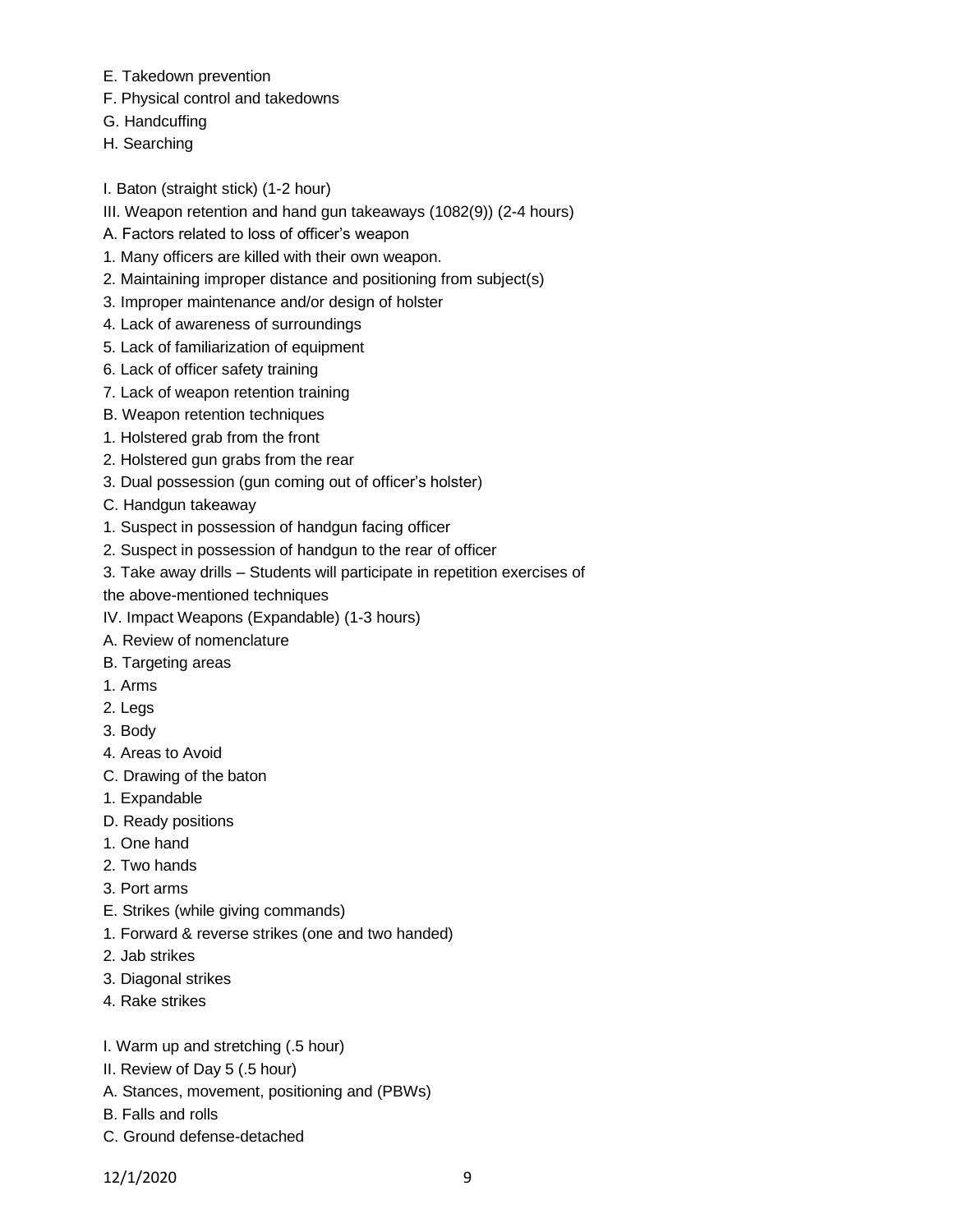- D. Ground defense-attached
- E. Takedown prevention
- F. Physical control and takedowns
- G. Handcuffing
- H. Searching
- I. Weapon retention and hand gun takeaways
- J. Baton (straight stick & expandable)
- III. Impact Weapons (expandable) (1-2 hours)
- A. Blocks & parries
- 1. High blocks
- 2. Low blocks
- B. Weapon retention
- 1. Circle in
- 2. Circle out
- 3. Figure 8
- C. Weapon holstering/collapsing
- I. Warm up and stretching (.5 hour)
- II. Review (.5 hour)
- A. Stances, movement, positioning and (PBWs)
- B. Falls and rolls
- C. Ground defense-detached
- D. Ground defense-attached
- E. Takedown prevention
- F. Physical control and takedowns
- G. Handcuffing
- H. Searching
- I. Weapon retention and hand gun takeaways
- J. Impact Weapons (straight stick & expandable)
- III. Use of force lecture (1082(7)) (1-3 hours)
- A. Force Defined
- B. Consensual Contacts
- 1. Definition: Contact between an Officer and citizen which is strictly voluntary
- 2. Legal requirement to contact: None
- 3. Individuals Role: Is fee to disregard the officer and go on his way
- 4. Force options available: None
- C. Detentions

1. Definition: "is an exertion of authority that is something less than a full-blown arrest, but more substantia; that a simple 'contact' or

'consensual encounter.'"

- 2. Legal Requirement to Detain: Reasonable Suspicion
- 3. Individuals Role: Duty to stop & no right to resist
- 4. Force options available: Whatever is reasonable to affect the detention
- 5. Detentions for Officer Safety reasons so long as: The officer's duties require proximity to the subject; The officer can articulate a

threat; and the intrusion created by the detention is outweighed by the threat

D. Arrests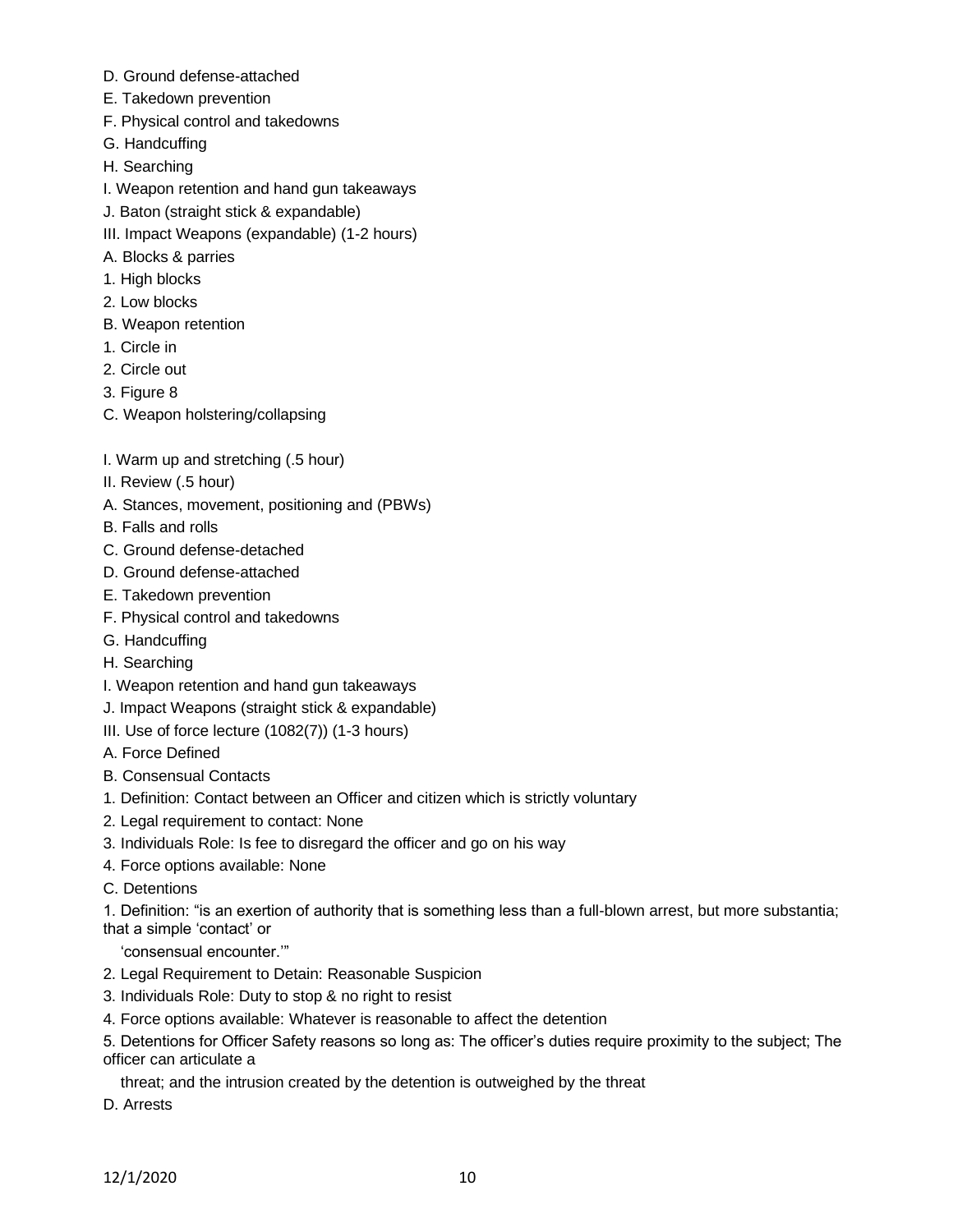1. Definition: "…is taking a person into custody, in a case and in the manner authorized by law…by a peace officer or a private citizen"

(834PC)

2. Legal requirement to arrest: Probable Cause - A set of facts or circumstances leading a reasonable and prudent person to believe

the accused has committed a crime

3. Suspect's role: Must submit to authority; Has a duty to refrain from using force or any weapon to resist (834aPC); & Is subject to that

amount of force as reasonable for their arrest(835aPC)

- E. State Statutes
- 1. PC 149 Assault under color of authority:
- 2. PC 197 Justifiable Homicide (Private Persons)
- 3. PC 198 Sufficiency of Fear

4. PC 834a – suspect has a duty to refrain from using force when being arrested

5. PC 835 – When an arrest is made

6. PC 835a – A peace officer may use objectively reasonable force to affect an arrest, prevent escape, and overcome resistance

F. Graham v. Conner (US Sup. 1989) - created a national standard for all police use of force

1. Moved all uses of force under the 4th Amendment (was 14th )

2. "The right to make an arrest of investigatory stop necessarily carries with it the right to use some degree of physical coercion or

threat thereof to affect it"

3. The reasonableness of force is determined by: The perspective of a reasonable officer; Based on the totality of the facts and

 circumstances known to the officer at the time force was applied; Without regard to the underlying intent or motivation; Based on the

knowledge the officer acted properly under established law at the time

4. The reasonable officer standard: Would another officer with same or similar training and experience, facing the same or similar facts

& circumstances, act in the same manner or use similar judgement

5. Need not be the best decision, only a reasonable one

6. All determinations of unreasonable force must embody allowance for the fact that police officers are often forced to make split-second

 judgments in circumstances that are tense, uncertain, and rapidly evolving about the amount of force that is necessary in a particular

situation

G. Deadly Force

1. Definition of Deadly Force: Deadly Force is force that creates a substantial risk of causing death or serious bodily injury (Smith v.

 City of Hemet, 9th Cir. 2005) or force which the actor uses with the purpose of causing or which he knows to create a substantial risk of

causing death or serious bodily harm (Black's Law Dictionary, 5th edition, page 580)

2. Legal Standard for use of Deadly Force: A peace officer may use deadly force to protect himself or others when he has an objective

 and reasonable belief that he/she is, or another person is, in imminent danger of death or serious bodily injury, given the totality

of the facts and circumstances know to the officer at the time force was applied

3. Definition of Serious Bodily Injury: PC 243(f)(4)

- 4. Tennessee v. Garner (US Sup. 1985) Redefined when one can use Deadly force against a fleeing felon
- 5. Forrett v. Richardson (9th Cir., 1997)

H. Other Case Law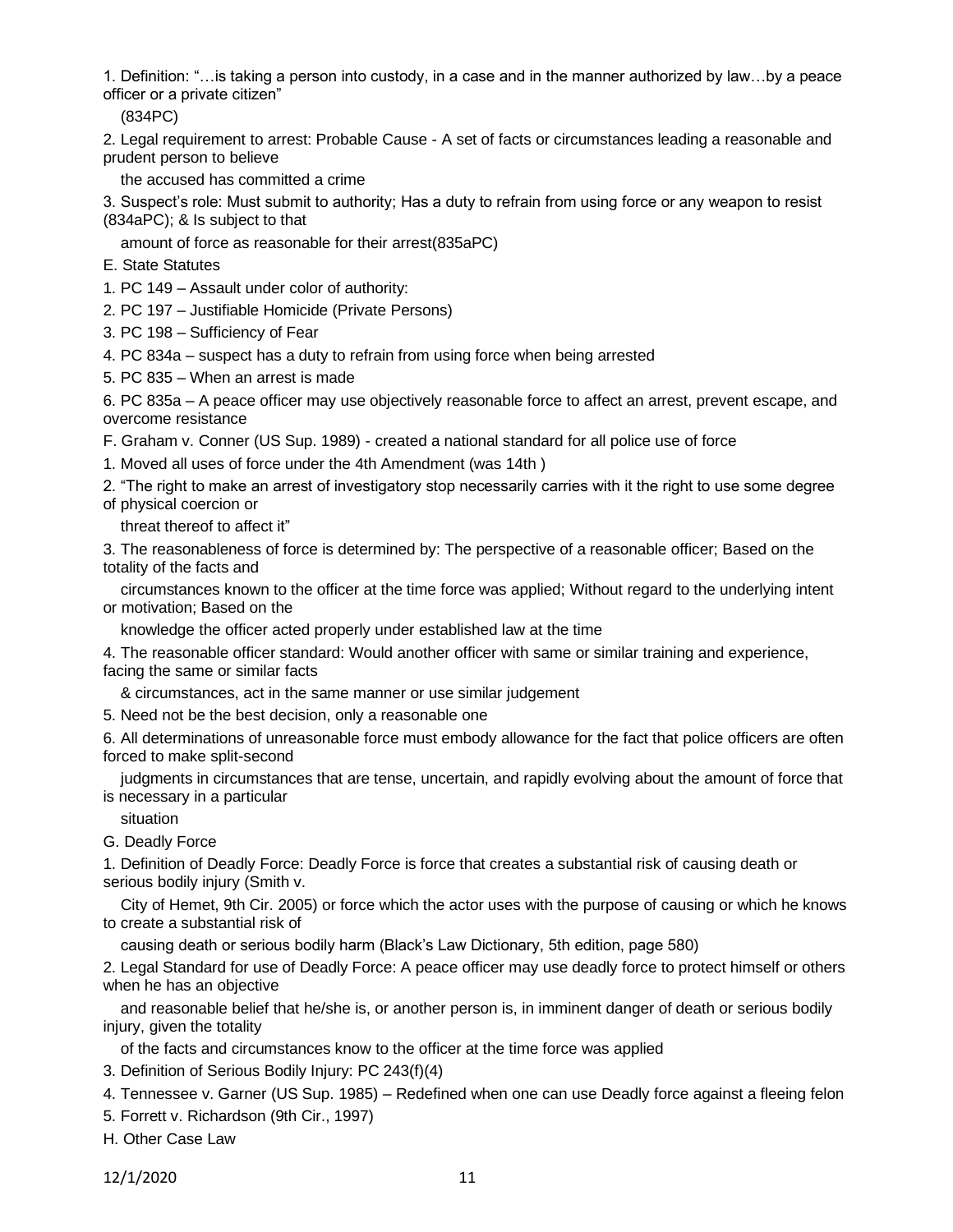1. Scott v. Harris (US Sup. 2007) - Dealt with the issue of whether deputy's intentional contact with a suspect's vehicle was excessive

and constituted deadly force

2. Reed v. Hoy (9th Cir. 1989) - Officers have NO DUTY to retreat in the face of resistance or threatened resistance

3. Scott v. Henrich (9th Cir. 1994) - Officers thus need not avail themselves of the least intrusive means of responding to an exigent

situation; they need only act within that range of conduct we identify as reasonable."

4. Bryan v. McPherson (9th Cir. 2009) – dealt with the use of an electronic weapon on a traffic stop - Officers need to articulate an

immediate threat to officers or others, and officers have a duty to warn the suspect when feasible

5. Long Beach POA v. City of Long Beach (CA Appeals, 2nd Dis. 1976) - Law Enforcement agencies CAN enact policies that are

more restrictive that state law and members must follow agency policy

6. Peterson v. Long Beach (CA Sup. 1979) - Dealt with legal consequences for failure to follow department policy

I. Qualified Immunity – applies in civil matters

1. Q.I. is a grant that can be used by a trial judge to issue summary judgement (aka: dismissal of personal liability from the civil case),

so long as the officer: Followed federal law, state law, department policy, and was acting reasonably

I. Review of Overall Program (1-2 hours)

- A. Warm up and stretching
- B. Stances, movement, positioning and (PBWs)
- C. Falls and rolls
- D. Ground defense-detached
- E. Ground defense-attached
- F. Takedown prevention
- G. Handcuffing and searching
- H. Weapon retention and hand gun takeaways

I. Impact Weapons (straight stick & expandable) (1-2 hour)

II. Students begin teach back portion of program (1082(14)) (1.5-4 hours)

A. Students will demonstrate proper instructional techniques for teaching Basic Academy level students, as well as in-service officers for

the following skills:

- 1. Stances, movement, positioning and (PBWs)
- 2. Falls and rolls

I. Students continue teach back portion of program (1.5-4 hours)

A. Students will demonstrate proper instructional techniques for teaching Basic Academy level students, as well as in-service officers for

the following skills:

- 1. Warm up and stretching
- 2. Ground defense-detached
- 3. Ground defense-attached
- 4. Takedown prevention
- 5. Handcuffing and searching
- 6. Weapon retention and hand gun takeaways
- 7. Impact Weapons (straight stick & expandable)

12/1/2020 12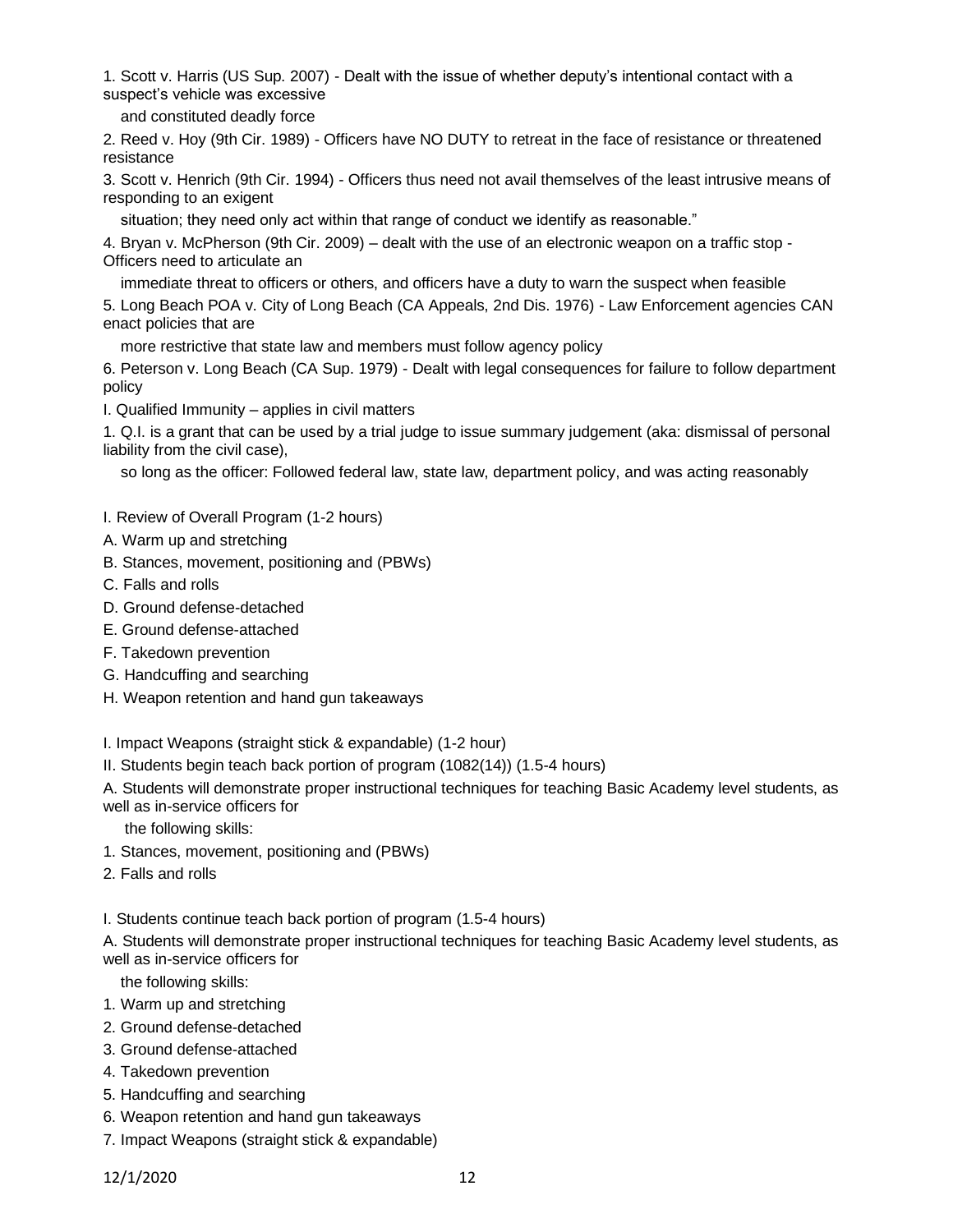- I. Testing & Evaluation (1 hour)
- A. Written test
- B. Physical skills testing

1. Students will demonstrate proper instructional techniques for teaching Basic Academy level students, as well as in-service

officers on the techniques requested by the instructor

C. Course evaluations and course completion documentation

## LAB CONTENT:

Because of the integrated nature of the lab/lecture method of instruction, the content for both lecture and lab are infused in all subjects.

- I. Introduction/Registration (.5 hour)
- A. Registration
- B. Introduction of instructors
- C. Outline of course
- 1. Course objectives
- 2. Completion requirements
- D. Distribution of course binder and other material
- II. Introduction to Arrest Control Tactics (1-2 hours)
- A. Roles, responsibilities, and liabilities of the defensive tactics instructor
- 1. Defensive tactics instructor development and preparation
- 2. Training rationale
- B. Facility Management
- 1. Equipment and supply management
- 2. Budgeting and purchasing
- 3. Inspection and repair of equipment and facility
- C. Expectation of student conduct
- 1. Student conduct/respect/ego
- 2. Work as a team
- 3. Know your limitations
- 4. Training speeds
- 5. Notify instructor of pre-existing injuries
- 6. Notification of injuries
- 7. Properly warm up/stretching/cool down
- D. Safety (1082(13))
- 1. General safety protocols
- 2. Protective equipment
- 3. First aid
- E. Physical fitness
- 1. Physical disablers
- 2. Prevention of disablers
- 3. Self-evaluation of fitness level
- 4. General health
- 5. Weight control
- F. Injury Prevention (1082(4))
- 1. Ask students about pre-existing injuries, and make appropriate accommodations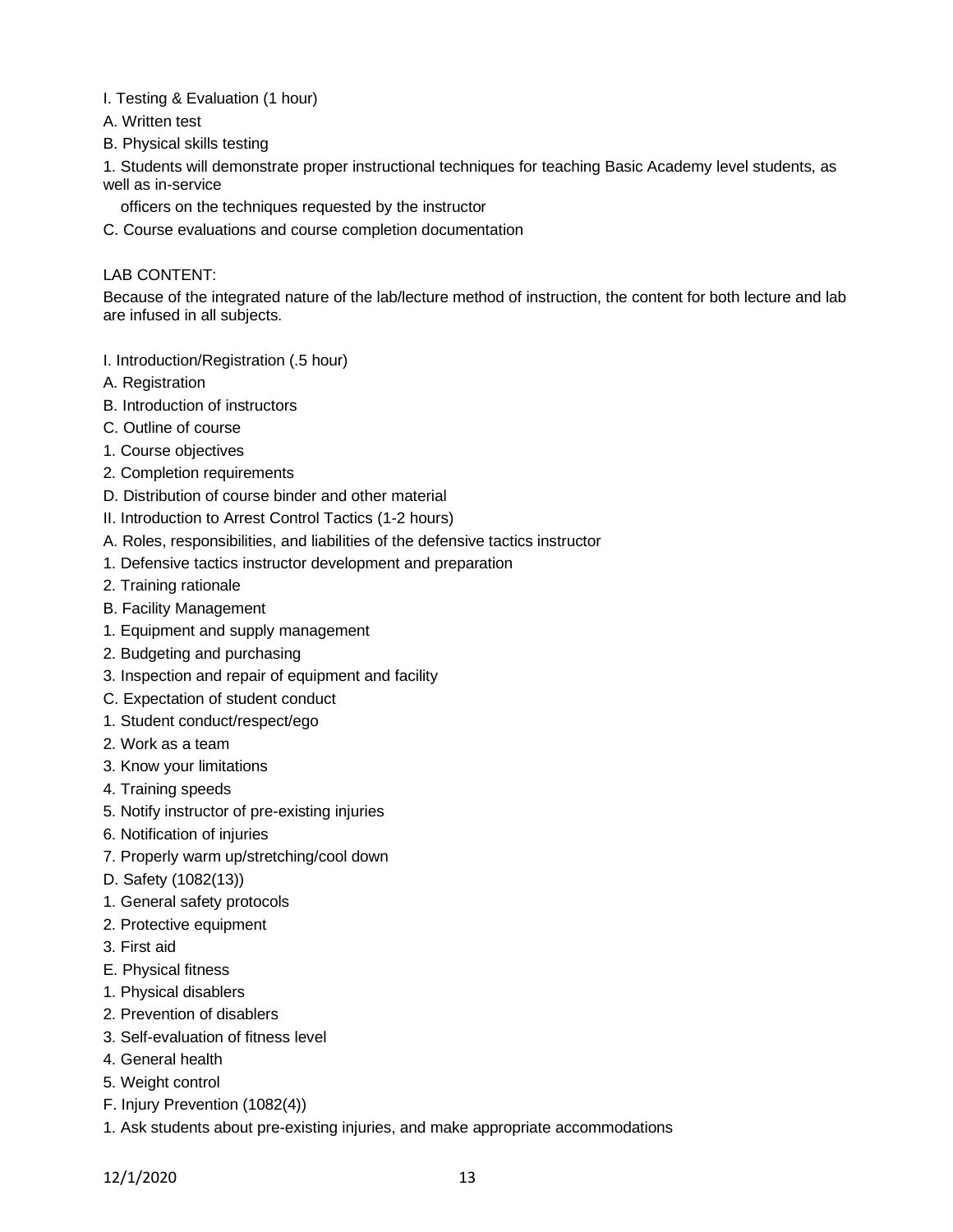- 2. Emphasize the importance of proper warm up, stretching, and cool down
- 3. Recognize personal limitations and those of your partner
- 4. Be mindful of fatigue
- 5. Hydrate appropriately, beginning the day before
- 6. Ensure students have appropriate safety gear and know how to use properly
- 7. Ensure students have appropriate clothing
- III. Legal issues (1082(11) (1-2 hours)
- A. Moral and legal aspects
- 1. Civil rights
- 2. Civil action and case law
- B. Deadly force
- 1. Legal aspects
- 2. Moral aspects
- C. Civil liability
- 1. State
- 2. Federal
- D. Vicarious liability
- 1. Direct liability
- 2. Indirect liability
- IV. Officer Survival Concepts (1-2 hours)
- A. Factors relating to officer involved shootings
- 1. Inadequate mental preparation
- 2. Failure to communicate
- 3. Loss of control of situation and/or suspect
- 4. Improper use of defensive equipment and techniques
- 5. Tactical errors
- 6. Lack of contingency planning
- 7. Poor physical conditioning
- 8. Overconfidence
- 9. Insufficient will to live
- B. Survival techniques
- 1. Analyze situation
- 2. Recognize limitations and await assistance
- 3. Use assistance effectively
- 4. Use proper communication to coordinate operation
- 5. Use proper defensive tactics
- 6. Pre-plan contingency options
- 7. Exhibit personal discipline and self-confidence
- 8. Always use current knowledge of training and equipment
- V. Warm up and stretching (.5 hour)
- A. Warm ups Circuit training exercises to warm up muscles
- B. Stretching exercises to include all major muscle groups
- VI. Falls and rolls Body Physics & Dynamics (1082(1)) (2-4 hours)
- A. Falls and rolls
- 1. Forward roll
- 2. Back roll
- 3. Front fall
- 4. Back fall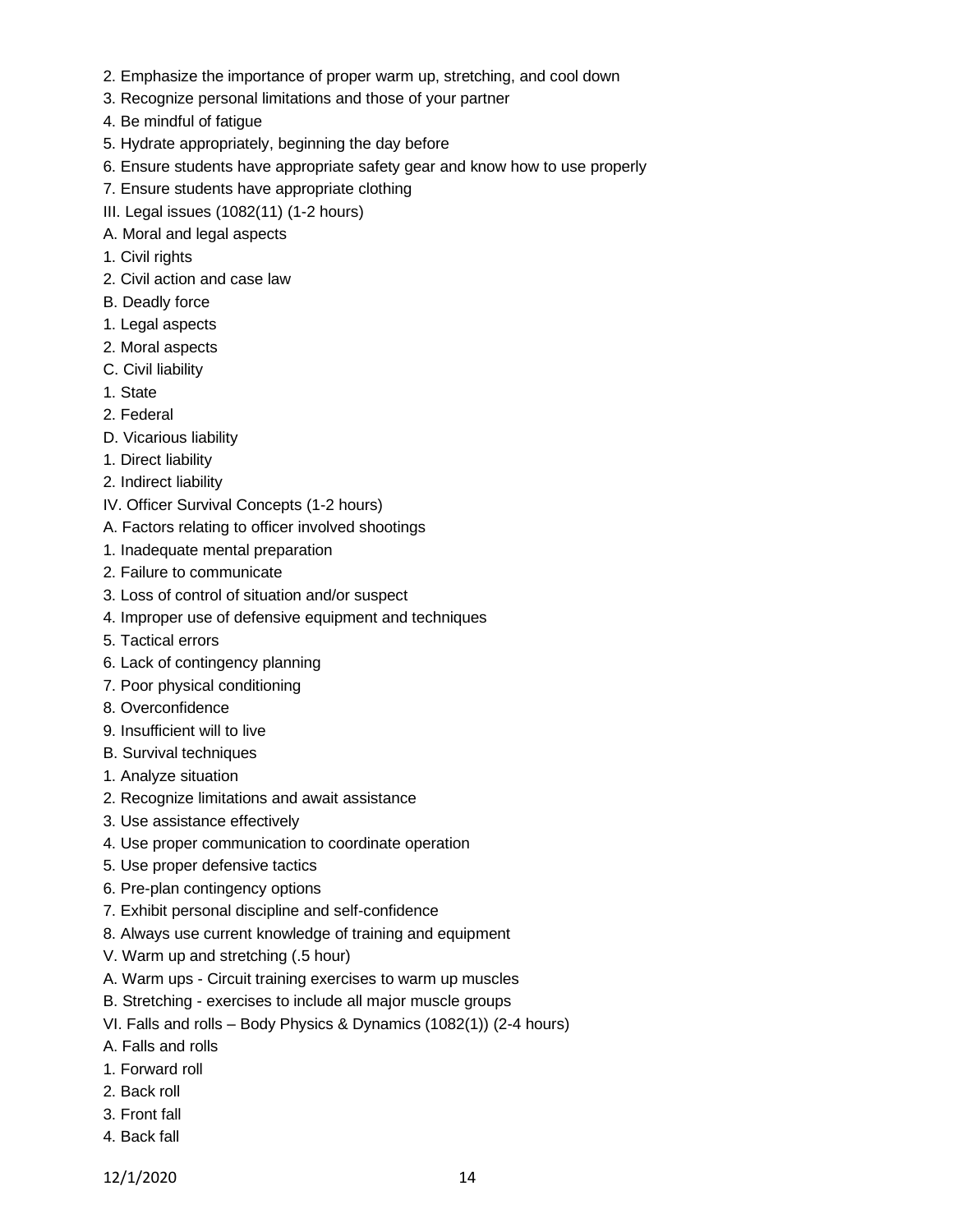- 5. Side fall
- 6. Up down drill
- VII. Stances, movement and positioning (2-4 hours)
- A. Positions and Stances
- 1. Position of interview (POI)
- 2. Position of advantage (POA)
- 3. Proper positioning relation to reaction time
- B. Movements
- 1. Forward shuffle
- 2. Rear shuffle
- 3. Shuffle left
- 4. Shuffle right
- 5. Step off line quarter turn (side step pivot)
- 6. Quick step back
- 7. Triangulation step left
- 8. Triangulation step right
- C. Rules of contacting a subject
- 1. Distance
- 2. Balance
- 3. Awareness
- D. Movement drills
- 1. Shuffle up to partner and back
- 2. Enter into position of advantage by using various movements
- 3. One partner attacks other partner. Partner steps off centerline and pivots out of the way.
- 4. Two attackers
- 5. Tapping partner on top of the head
- VIII. Personal body weapons (PBWs) Weaponless Defense (1082(8)) (2-4 hours)
- A. Body movement
- 1. Forward
- 2. Backward
- 3. Sideways
- B. Parry techniques
- 1. Jab
- 2. Cross
- 3. Roundhouse
- 4. Uppercut
- C. Jamming techniques
- 1. Punches
- 2. Kicks
- 3. Weapons
- D. Considerations when using personal body weapons (PBW)
- 1. To neutralize an attack and to gain control
- 2. To be used at the appropriate level of force
- 3. Target and non-target areas
- E. Personal body weapons (both hands and/or feet)
- 1. Palm heels (heel of palms)
- 2. Hammer fist
- 3. Elbow (diagonal)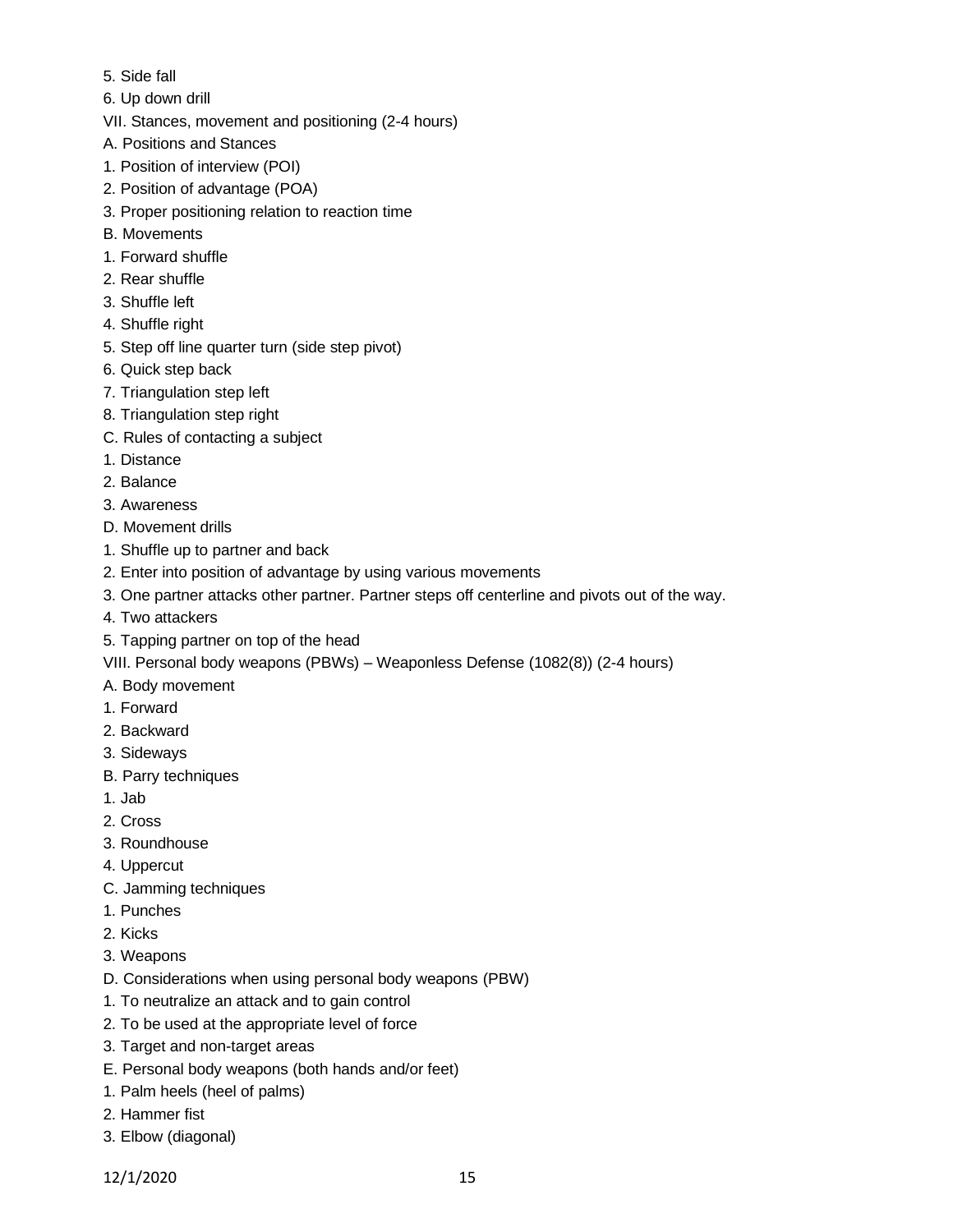- 4. Knees (low)
- 5. Thigh kick (low round kick)
- 6. Shin Kick
- F. Training drills
- 1. Each technique will be performed in the air
- 2. Each technique will be performed on a striking bag
- IX. Impact weapons (straight stick) (1-2 hours)

Review of nomenclature

- 1. Straight stick
- A. Targeting areas
- 1. Arms
- 2. Legs
- 3. Body
- 4. Areas to Avoid: Head, Spine, Groin, Heart, Kidneys, etc.
- B. Drawing of the baton
- 1. Straight stick
- C. Ready positions
- 1. One hand
- 2. Two hands
- 3. Port arms
- D. Strikes (while giving commands)
- 1. Forward & reverse strikes (one and two handed)
- 2. Jab strikes
- 3. Diagonal strikes
- 4. Rake strike
- I. Warm up and stretching (.5 hour)
- II. Review (.5 hour)
- A. Stances, movement, positioning and PBW
- B. Rolls and falls
- III. Ground defense-detached (1-3 hours)
- A. Back fall to defensive position
- 1. Proper back fall technique
- 2. Proper defensive position
- B. Getting off the ground
- 1. Create space as needed
- 2. Getting up forward
- 3. Getting up backwards
- C. Kicking techniques from ground
- 1. Front kick
- 2. Side Kick
- 3. Target areas on Suspect
- D. Fighting from one knee on ground
- 1. Fighting up to one knee
- 2. Fighting while on one knee
- E. Training drills from the ground with striking bag.
- 1. Students will participate in drills working the above listed skills
- IV. Physical Control Techniques and Takedowns (introduction) (1082(2)) (2 hours)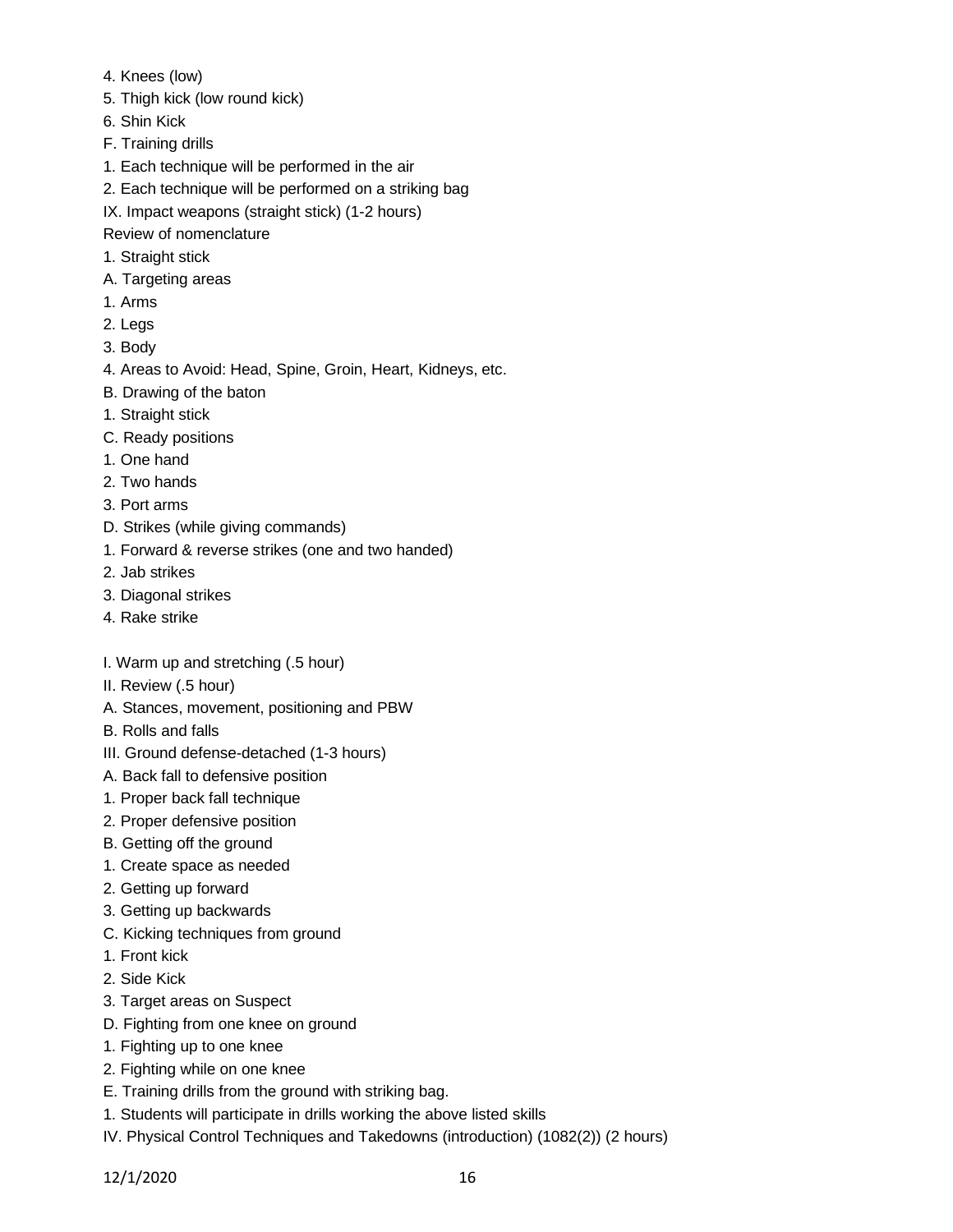- A. Physical control techniques from POA
- 1. Twist-lock (top, bottom and both hands)
- 2. Arm bar
- 3. Elbow push over to arm bar to prone control
- 4. Rear wrist lock
- 5. Inverted rear wrist lock
- 6. Side wrist lock
- 7. Elongated rear wrist lock
- 8. Palm up twist lock

B. Physical control flow drills – Students will participate in exercises involving the above listed physical control techniques

- C. Arm bar takedown
- V. Adult learning concepts/Teacher development (1082(10)) (2-4 hours)
- A. Adult learning concepts

1. Adults tend to be: Autonomous & self-directed; Goal Oriented; Relevancy Oriented; Practical & Problem solvers; Rely on

accumulation of life experiences & knowledge; In need of being shown respect

- B. Learning styles
- 1. Audio
- 2. Visual
- 3. Kinesthetic
- C. Course development
- 1. Academy
- 2. In-service
- D. How to write an Expanded Course Outline (ECO)
- 1. Hourly Distribution
- 2. Expanded outline
- 3. Safety Policy
- 4. Outline exercise to be completed by students
- E. Written description of techniques
- 1. Students will develop & write a lesson plan describing one of the arrest control techniques learned earlier
- in the course
- F. Course completion and required documentation
- 1. Academy
- 2. In-service
- 3. Injuries
- G. Performance Evaluation Techniques (to be covered with each technique taught) (1082(12))
- 1. Do's & Don'ts
- 2. Academy vs In-service
- 3. Documentation & Notification
- VI. Impact weapons (straight stick) (1-2 hours)
- A. Review Day 1
- B. Blocks & parries
- 1. High blocks
- 2. Low blocks
- C. Weapon retention
- 1. Circle in
- 2. Circle out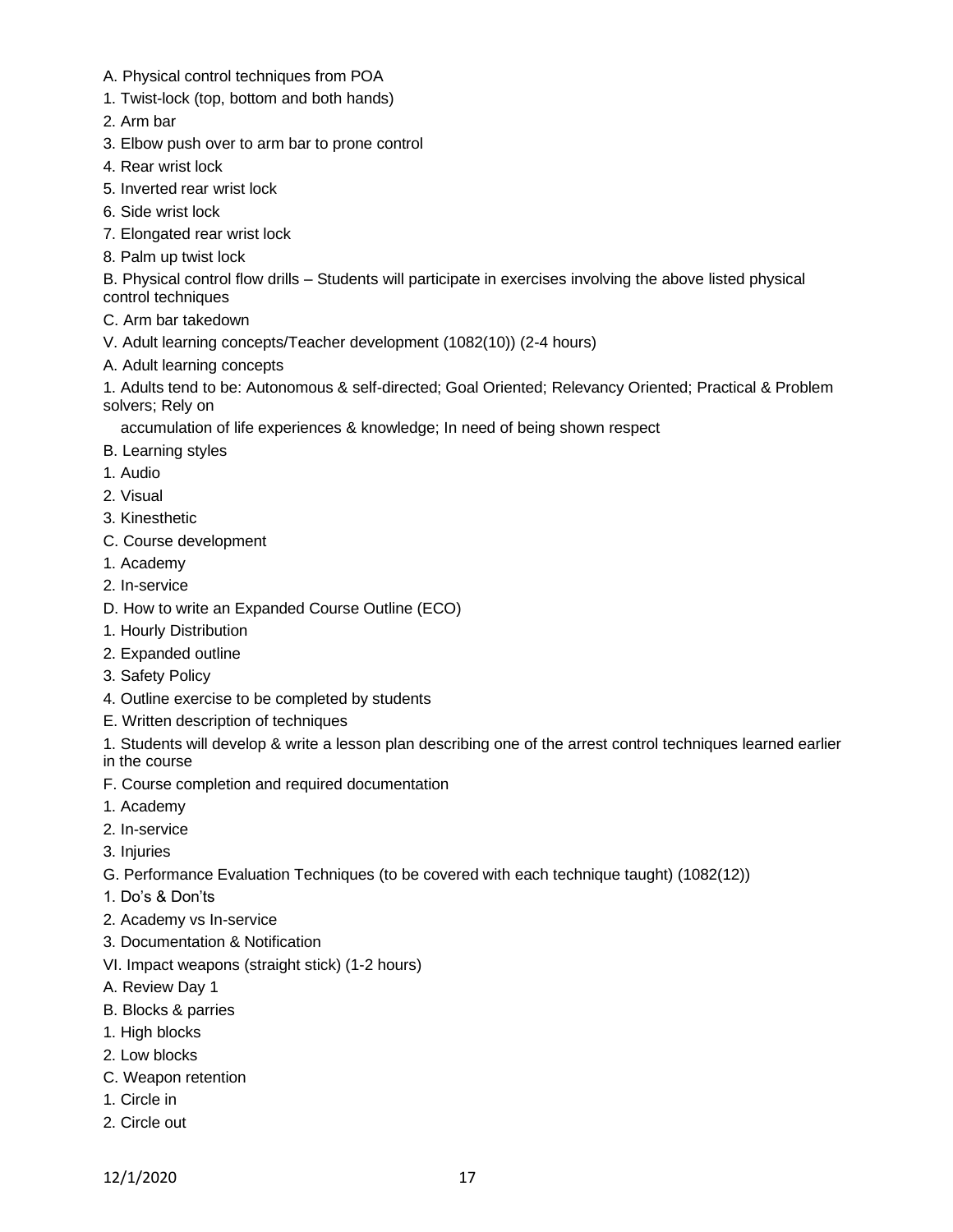3. Figure 8

D. Weapon holstering

Day Three

- I. Warm up and stretching (.5 hour)
- II. Review (.5 hour)
- A. Stances, movement, positioning and PBWs
- B. Falls and rolls
- C. Ground defense-detached
- D. Baton (straight stick)
- III. Takedown prevention (1-2 hour)
- IV. Physical Control Techniques and Takedowns (introduction and review) (1-3 hours)
- A. Physical control techniques (review)
- 1. Twist-lock (top, bottom and both hands)
- 2. Rear wrist lock
- 3. Inverted rear wrist lock
- 4. Side wrist lock
- 5. Elongated rear wrist lock
- 6. Rear wrist lock
- 7. Palm up twist lock
- B. Physical control flow drills Students will participate in exercises involving the above listed physical control techniques
- C. Takedowns (introduction)
- 1. Arm bar takedown
- 2. Twist-lock takedown to the rear
- 3. Elbow push over to prone control
- 4. Figure four takedown
- 5. Twist-lock takedown to the rear
- 6. Single leg sweep to the rear
- I. Warm up and stretching (.5 hour)
- II. Review (.5 hour)
- A. Stances, movement, positioning and (PBWs)
- B. Falls and rolls
- C. Ground defense-detached
- D. Takedown prevention
- E. Physical control and takedowns
- F. Baton (straight stick)
- III. Ground defense-attached (1-2 hour)
- A. Escape
- 1. Suspect on officer's chest choking
- 2. Suspect on officer's chest punching
- 3. Suspect on officer's back choking
- 4. Officer on side-press escape
- 5. Head lock on ground
- IV. Handcuffing (Introduction) (2-4 hours)
- A. Purpose of handcuffs
- 1. Only serves as a temporary restraint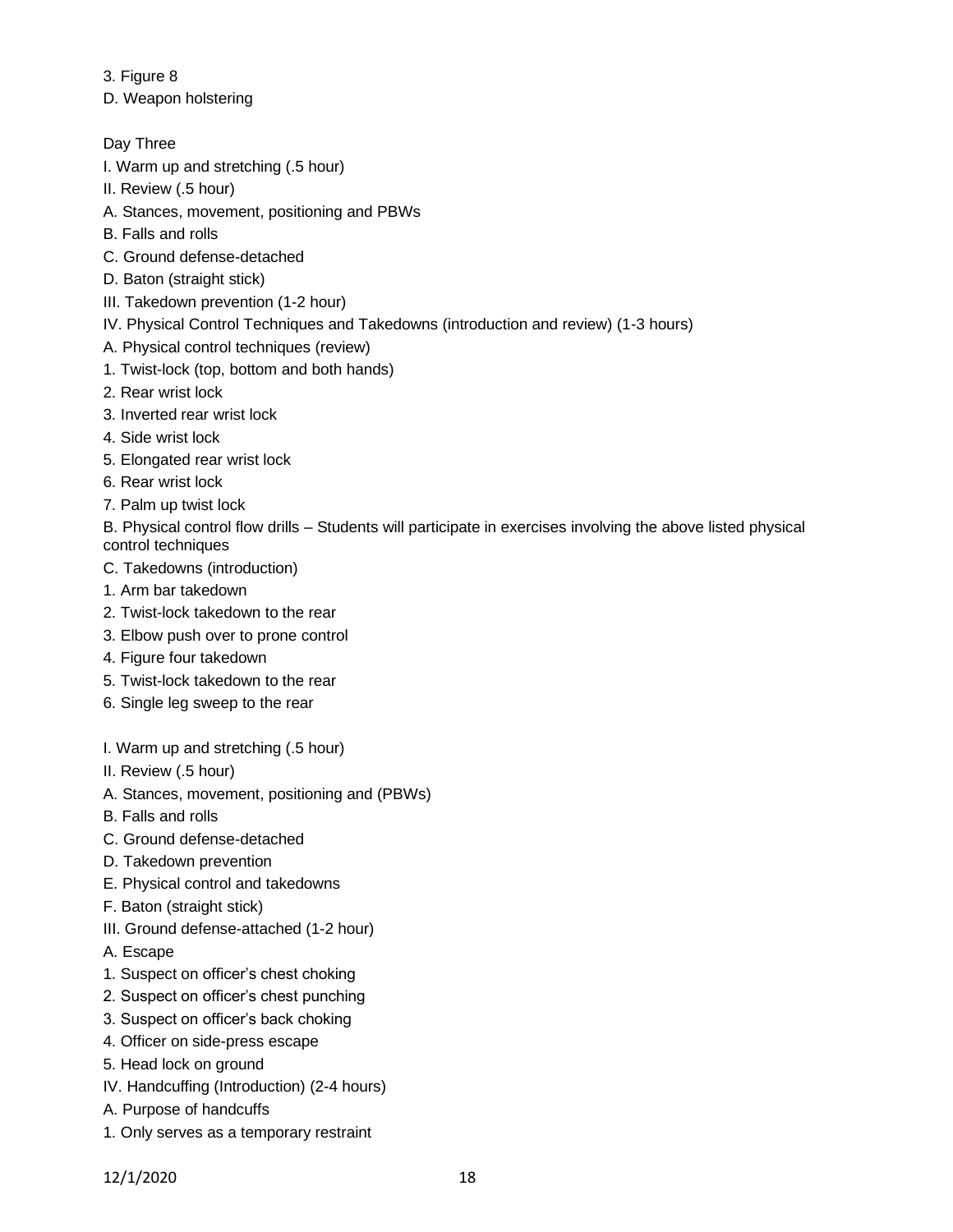- 2. Does not guarantee safety
- B. Handcuffing procedures
- 1. Legal issues
- 2. Policy issues
- C. Handcuff nomenclature
- 1. Single bar
- 2. Double bar
- 3. Chain or hinge
- 4. Pawl or teeth
- 5. Double lock feature
- D. Removal of handcuffs
- 1. Suspect positioning
- 2. Officer positioning
- 3. Safety concerns
- E. Handcuffing techniques
- 1. Standing (compliant) Top hand twist lock control
- 2. Standing (non-compliant) Inverted rear wrist lock control
- 3. Kneeling Top hand twist lock control
- 4. Felony prone
- F. Handcuffing multiple suspects (Prisoner Restraint) (1082(5))
- 1. Equipment issues
- 2. Safety concerns
- G. Team handcuffing (Prisoner Restraint) (1082(5))
- 1. Standing top hand control
- 2. Standing inverted rear wrist lock and top hand control
- V. Searching (Introduction) (1082(6)) (1-2 hours)
- A. Type of Search
- 1. Visual
- 2. Cursory
- 3. Arrest
- 4. High risk
- B. Elements of an effective search
- C. Searching techniques
- 1. Top hand twist lock search
- 2. Finger interlaced behind back
- 3. In-custody search (standing and prone)
- D. Searching exercises
- I. Warm up and stretching (.5 hour)
- II. Review (.5 hour)
- A. Stances, movement, positioning and (PBWs)
- B. Falls and rolls
- C. Ground defense-detached
- D. Ground defense-attached
- E. Takedown prevention
- F. Physical control and takedowns
- G. Handcuffing
- H. Searching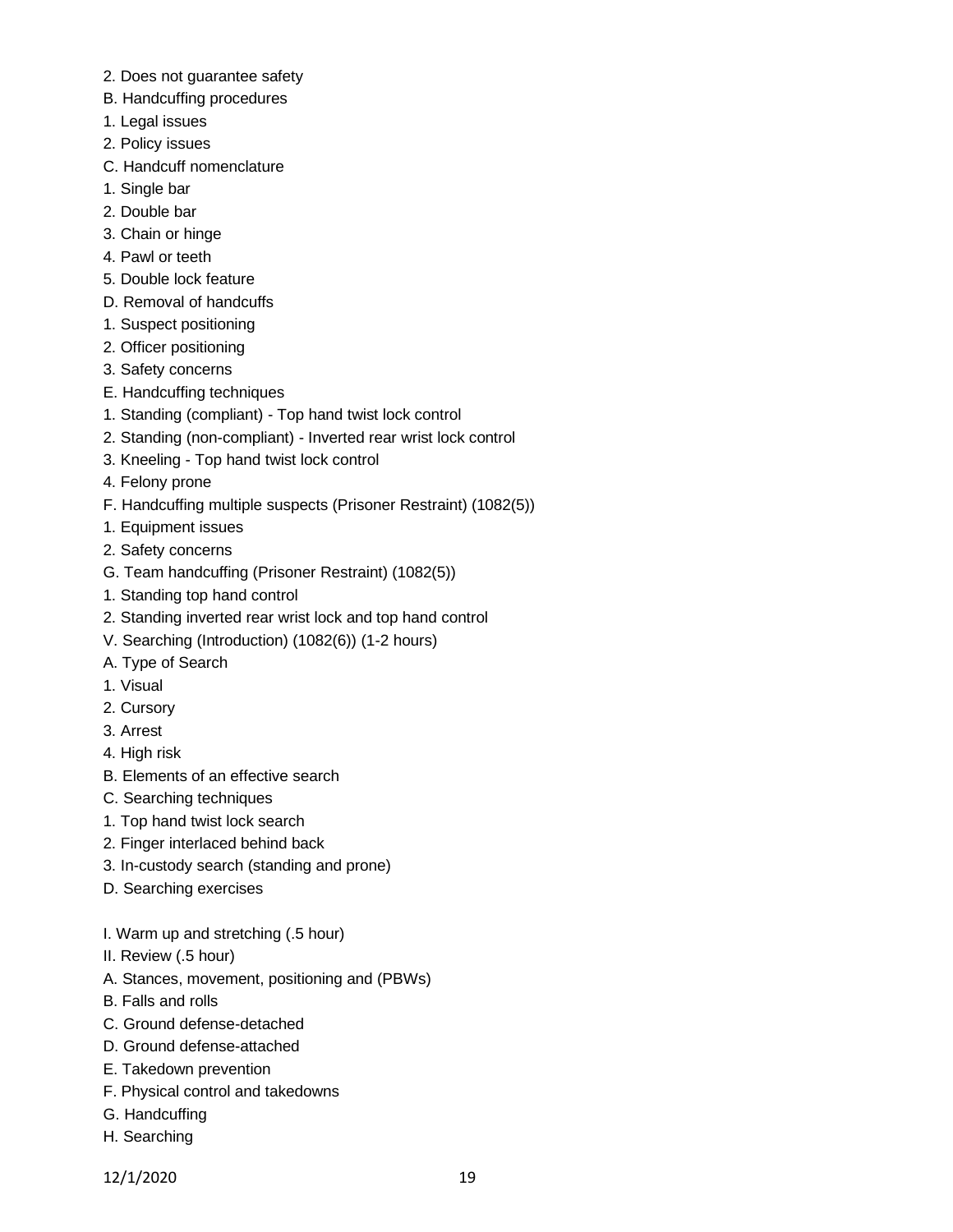- I. Baton (straight stick) (1-2 hour)
- III. Weapon retention and hand gun takeaways (1082(9)) (2-4 hours)
- A. Factors related to loss of officer's weapon
- 1. Many officers are killed with their own weapon.
- 2. Maintaining improper distance and positioning from subject(s)
- 3. Improper maintenance and/or design of holster
- 4. Lack of awareness of surroundings
- 5. Lack of familiarization of equipment
- 6. Lack of officer safety training
- 7. Lack of weapon retention training
- B. Weapon retention techniques
- 1. Holstered grab from the front
- 2. Holstered gun grabs from the rear
- 3. Dual possession (gun coming out of officer's holster)
- C. Handgun takeaway
- 1. Suspect in possession of handgun facing officer
- 2. Suspect in possession of handgun to the rear of officer
- 3. Take away drills Students will participate in repetition exercises of

the above-mentioned techniques

- IV. Impact Weapons (Expandable) (1-3 hours)
- A. Review of nomenclature
- B. Targeting areas
- 1. Arms
- 2. Legs
- 3. Body
- 4. Areas to Avoid
- C. Drawing of the baton
- 1. Expandable
- D. Ready positions
- 1. One hand
- 2. Two hands
- 3. Port arms
- E. Strikes (while giving commands)
- 1. Forward & reverse strikes (one and two handed)
- 2. Jab strikes
- 3. Diagonal strikes
- 4. Rake strikes
- I. Warm up and stretching (.5 hour)
- II. Review of Day 5 (.5 hour)
- A. Stances, movement, positioning and (PBWs)
- B. Falls and rolls
- C. Ground defense-detached
- D. Ground defense-attached
- E. Takedown prevention
- F. Physical control and takedowns
- G. Handcuffing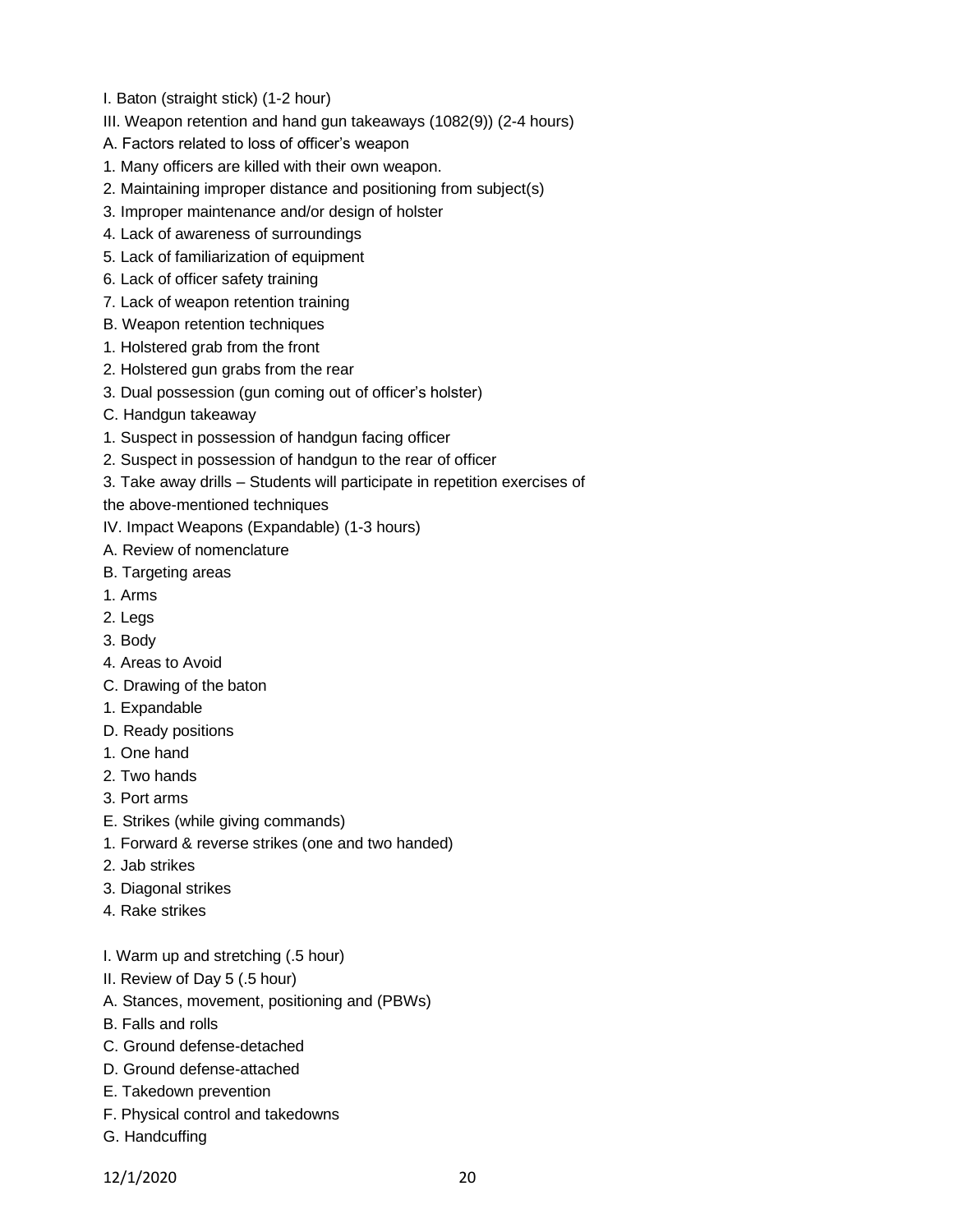- H. Searching
- I. Weapon retention and hand gun takeaways
- J. Baton (straight stick & expandable)
- III. Impact Weapons (expandable) (1-2 hours)
- A. Blocks & parries
- 1. High blocks
- 2. Low blocks
- B. Weapon retention
- 1. Circle in
- 2. Circle out
- 3. Figure 8
- C. Weapon holstering/collapsing
- I. Warm up and stretching (.5 hour)
- II. Review (.5 hour)
- A. Stances, movement, positioning and (PBWs)
- B. Falls and rolls
- C. Ground defense-detached
- D. Ground defense-attached
- E. Takedown prevention
- F. Physical control and takedowns
- G. Handcuffing
- H. Searching
- I. Weapon retention and hand gun takeaways
- J. Impact Weapons (straight stick & expandable)
- III. Use of force lecture (1082(7)) (1-3 hours)
- A. Force Defined
- B. Consensual Contacts
- 1. Definition: Contact between an Officer and citizen which is strictly voluntary
- 2. Legal requirement to contact: None
- 3. Individuals Role: Is fee to disregard the officer and go on his way
- 4. Force options available: None
- C. Detentions

1. Definition: "is an exertion of authority that is something less than a full-blown arrest, but more substantia; that a simple 'contact' or

'consensual encounter.'"

- 2. Legal Requirement to Detain: Reasonable Suspicion
- 3. Individuals Role: Duty to stop & no right to resist
- 4. Force options available: Whatever is reasonable to affect the detention

5. Detentions for Officer Safety reasons so long as: The officer's duties require proximity to the subject; The officer can articulate a

threat; and the intrusion created by the detention is outweighed by the threat

D. Arrests

1. Definition: "…is taking a person into custody, in a case and in the manner authorized by law…by a peace officer or a private citizen"

(834PC)

2. Legal requirement to arrest: Probable Cause - A set of facts or circumstances leading a reasonable and prudent person to believe

the accused has committed a crime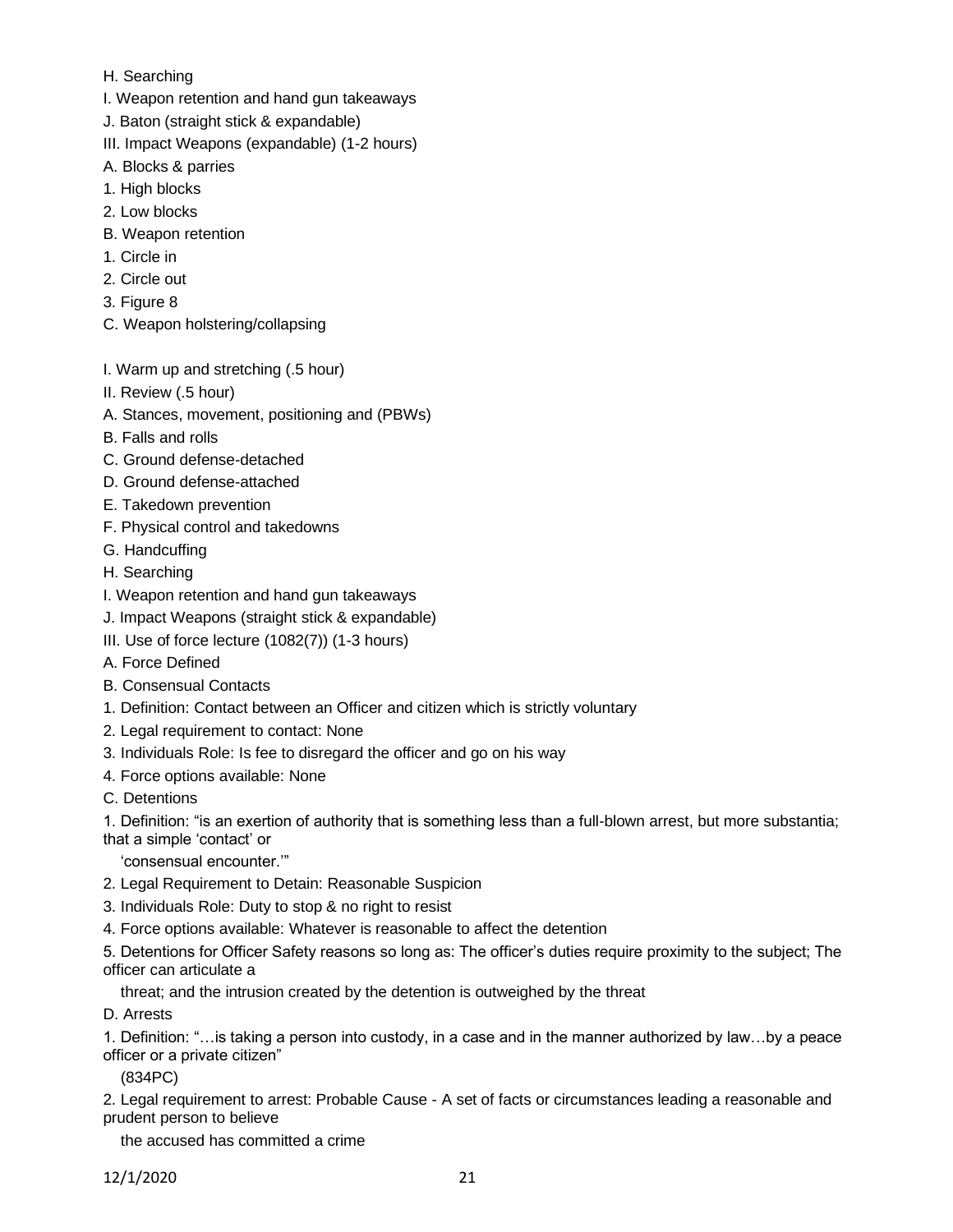3. Suspect's role: Must submit to authority; Has a duty to refrain from using force or any weapon to resist (834aPC); & Is subject to that

amount of force as reasonable for their arrest(835aPC)

- E. State Statutes
- 1. PC 149 Assault under color of authority:
- 2. PC 197 Justifiable Homicide (Private Persons)
- 3. PC 198 Sufficiency of Fear
- 4. PC 834a suspect has a duty to refrain from using force when being arrested
- 5. PC 835 When an arrest is made

6. PC 835a – A peace officer may use objectively reasonable force to affect an arrest, prevent escape, and overcome resistance

F. Graham v. Conner (US Sup. 1989) - created a national standard for all police use of force

- 1. Moved all uses of force under the 4th Amendment (was 14th )
- 2. "The right to make an arrest of investigatory stop necessarily carries with it the right to use some degree

of physical coercion or

threat thereof to affect it"

3. The reasonableness of force is determined by: The perspective of a reasonable officer; Based on the totality of the facts and

 circumstances known to the officer at the time force was applied; Without regard to the underlying intent or motivation; Based on the

knowledge the officer acted properly under established law at the time

4. The reasonable officer standard: Would another officer with same or similar training and experience, facing the same or similar facts

& circumstances, act in the same manner or use similar judgement

5. Need not be the best decision, only a reasonable one

6. All determinations of unreasonable force must embody allowance for the fact that police officers are often forced to make split-second

 judgments in circumstances that are tense, uncertain, and rapidly evolving about the amount of force that is necessary in a particular

situation

G. Deadly Force

1. Definition of Deadly Force: Deadly Force is force that creates a substantial risk of causing death or serious bodily injury (Smith v.

 City of Hemet, 9th Cir. 2005) or force which the actor uses with the purpose of causing or which he knows to create a substantial risk of

causing death or serious bodily harm (Black's Law Dictionary, 5th edition, page 580)

2. Legal Standard for use of Deadly Force: A peace officer may use deadly force to protect himself or others when he has an objective

 and reasonable belief that he/she is, or another person is, in imminent danger of death or serious bodily injury, given the totality

of the facts and circumstances know to the officer at the time force was applied

3. Definition of Serious Bodily Injury: PC 243(f)(4)

4. Tennessee v. Garner (US Sup. 1985) – Redefined when one can use Deadly force against a fleeing felon

- 5. Forrett v. Richardson (9th Cir., 1997)
- H. Other Case Law

1. Scott v. Harris (US Sup. 2007) - Dealt with the issue of whether deputy's intentional contact with a suspect's vehicle was excessive

and constituted deadly force

2. Reed v. Hoy (9th Cir. 1989) - Officers have NO DUTY to retreat in the face of resistance or threatened resistance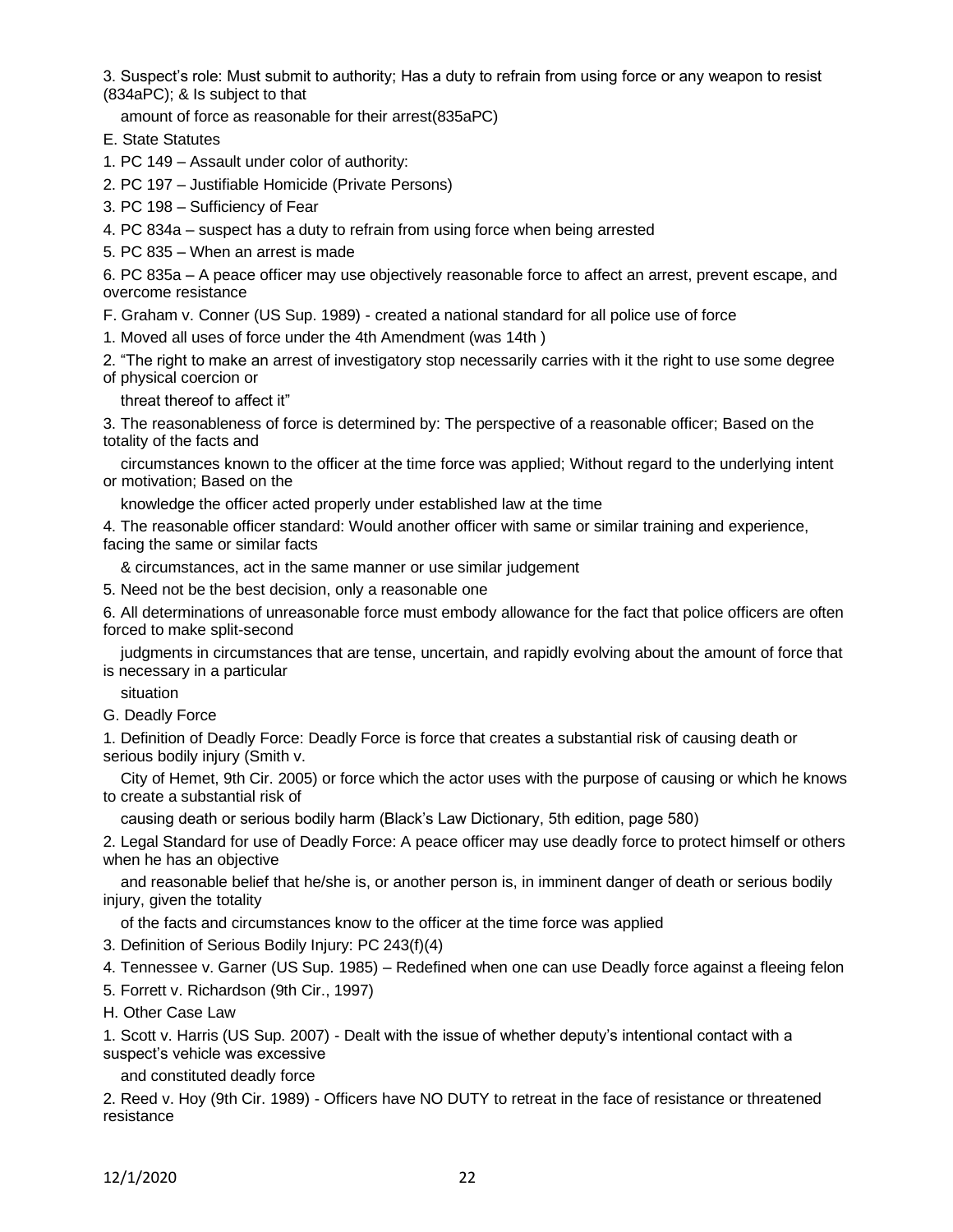3. Scott v. Henrich (9th Cir. 1994) - Officers thus need not avail themselves of the least intrusive means of responding to an exigent

situation; they need only act within that range of conduct we identify as reasonable."

4. Bryan v. McPherson (9th Cir. 2009) – dealt with the use of an electronic weapon on a traffic stop - Officers need to articulate an

 immediate threat to officers or others, and officers have a duty to warn the suspect when feasible 5. Long Beach POA v. City of Long Beach (CA Appeals, 2nd Dis. 1976) - Law Enforcement agencies CAN enact policies that are

more restrictive that state law and members must follow agency policy

6. Peterson v. Long Beach (CA Sup. 1979) - Dealt with legal consequences for failure to follow department policy

I. Qualified Immunity – applies in civil matters

1. Q.I. is a grant that can be used by a trial judge to issue summary judgement (aka: dismissal of personal liability from the civil case),

so long as the officer: Followed federal law, state law, department policy, and was acting reasonably

I. Review of Overall Program (1-2 hours)

- A. Warm up and stretching
- B. Stances, movement, positioning and (PBWs)
- C. Falls and rolls
- D. Ground defense-detached
- E. Ground defense-attached
- F. Takedown prevention
- G. Handcuffing and searching
- H. Weapon retention and hand gun takeaways

I. Impact Weapons (straight stick & expandable) (1-2 hour)

II. Students begin teach back portion of program (1082(14)) (1.5-4 hours)

A. Students will demonstrate proper instructional techniques for teaching Basic Academy level students, as well as in-service officers for

the following skills:

- 1. Stances, movement, positioning and (PBWs)
- 2. Falls and rolls

I. Students continue teach back portion of program (1.5-4 hours)

A. Students will demonstrate proper instructional techniques for teaching Basic Academy level students, as well as in-service officers for

the following skills:

- 1. Warm up and stretching
- 2. Ground defense-detached
- 3. Ground defense-attached
- 4. Takedown prevention
- 5. Handcuffing and searching
- 6. Weapon retention and hand gun takeaways
- 7. Impact Weapons (straight stick & expandable)
- I. Testing & Evaluation (1 hour)
- A. Written test
- B. Physical skills testing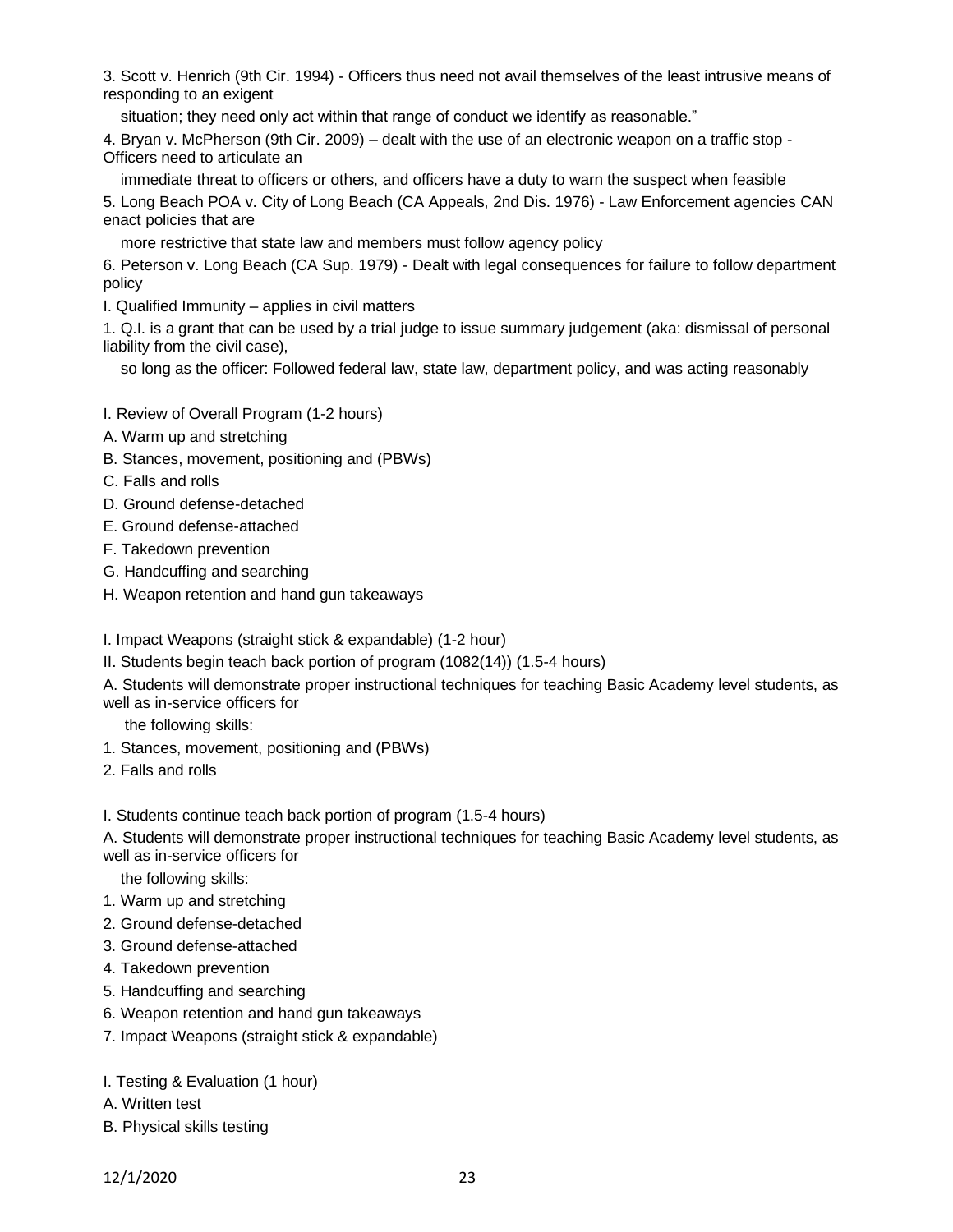1. Students will demonstrate proper instructional techniques for teaching Basic Academy level students, as well as in-service

officers on the techniques requested by the instructor

C. Course evaluations and course completion documentation

#### **METHODS OF INSTRUCTION:**

Lecture, demonstration, role playing, practical exercises, group discussion, and problem solving.

## **OUT OF CLASS ASSIGNMENTS:**

Required Outside Hours: 18 Assignment Description: Reading Instructor Handouts and practicing falls and rolls.

#### **METHODS OF EVALUATION:**

Objective examinations Percent of total grade: 40.00 % Skills exam Skill demonstrations Percent of total grade: 60.00 %

### **REPRESENTATIVE TEXTBOOKS:**

Verified by:Doug Achterman. Instructor Handouts Lab Manual . 2020. Reading Level of Text, Grade: 12